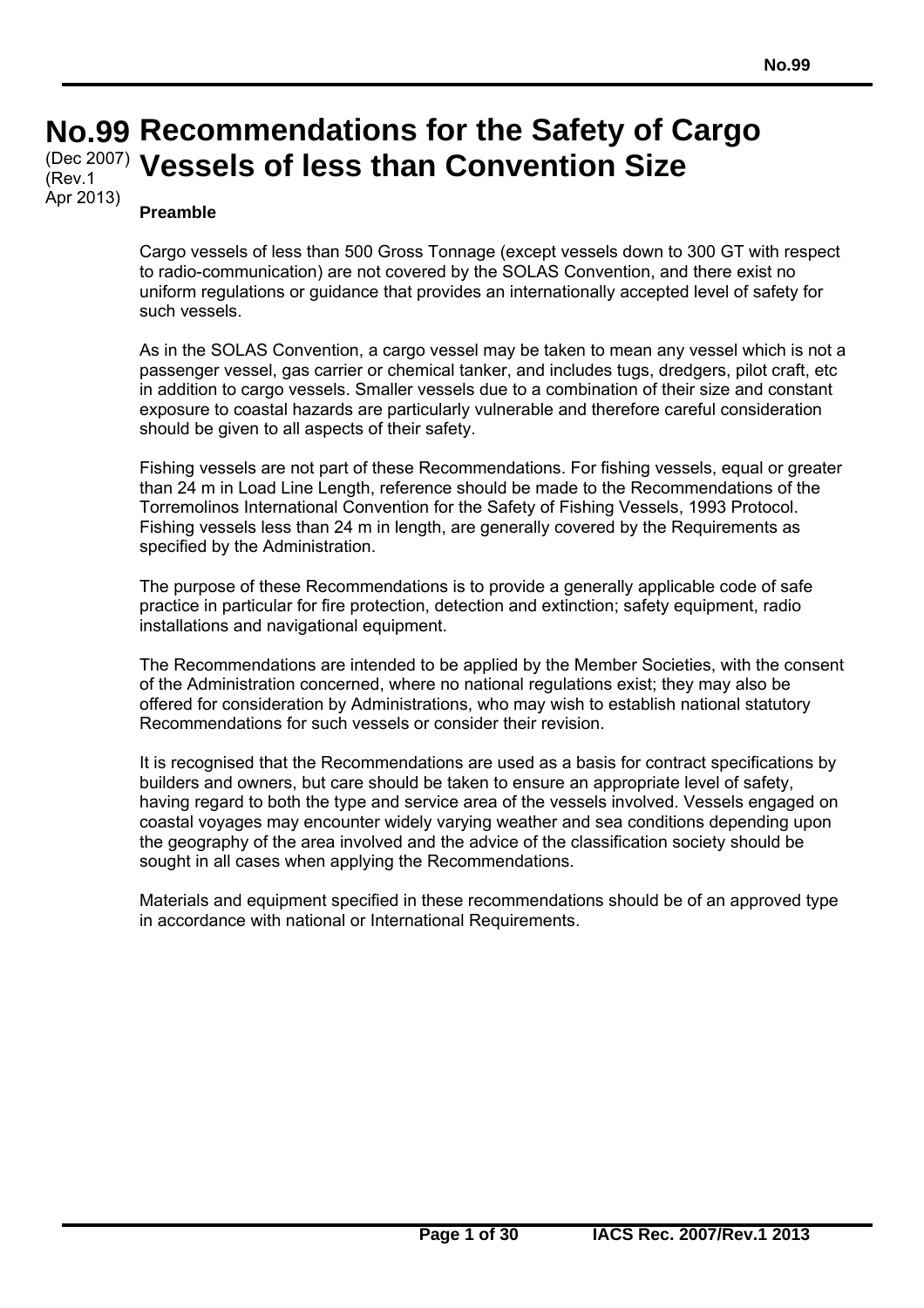#### **Table of Contents**

# **No.**

#### **99 PREAMBLE**

### **CHAPTER I GENERAL PROVISIONS**

- *1. Application*
- *2. Definitions* 
	- 2.1 Service Area Definitions
- *3. Surveys and Maintenance*

#### **CHAPTER II WATERTIGHT INTEGRITY AND EQUIPMENT**

*1. Load Line Recommendations* 

#### **CHAPTER III STABILITY**

*1. Application*

#### **CHAPTER IV FIRE FIGHTING**

#### *Section 1 Fire Pumps and Fire Main Systems*

- 1.1 Purpose
- 1.2 Fire main
- 1.3 Pressure in the fire main
- 1.4 Fire Hydrants
- 1.5 Fire-hoses
- 1.6 Nozzles

#### *Section 2 Fire Safety Measures*

- 2.1 Purpose
- 2.2 Means of escape
- *Section 3 Fixed fire detection and fire-alarm systems*

#### *Section 4 Fire-Extinguishing Arrangements*

- 4.1 Fixed Fire-extinguishing arrangements in Category 'A' machinery spaces
- 4.2 Fixed Fire-extinguishing systems
- 4.3 Protection of paint lockers and flammable liquid lockers
- 4.4 Fixed Fire-extinguishing systems not required by this Chapter
- 4.5 Portable Fire-extinguishers (UNRESTRICTED, RESTRICTED or PROTECTED)

#### *Section 5 Fire Fighting Equipment*

- 5.1 Fire blanket
- 5.2 Fire-fighter's outfit (which includes an axe)
- 5.3 Fire control plans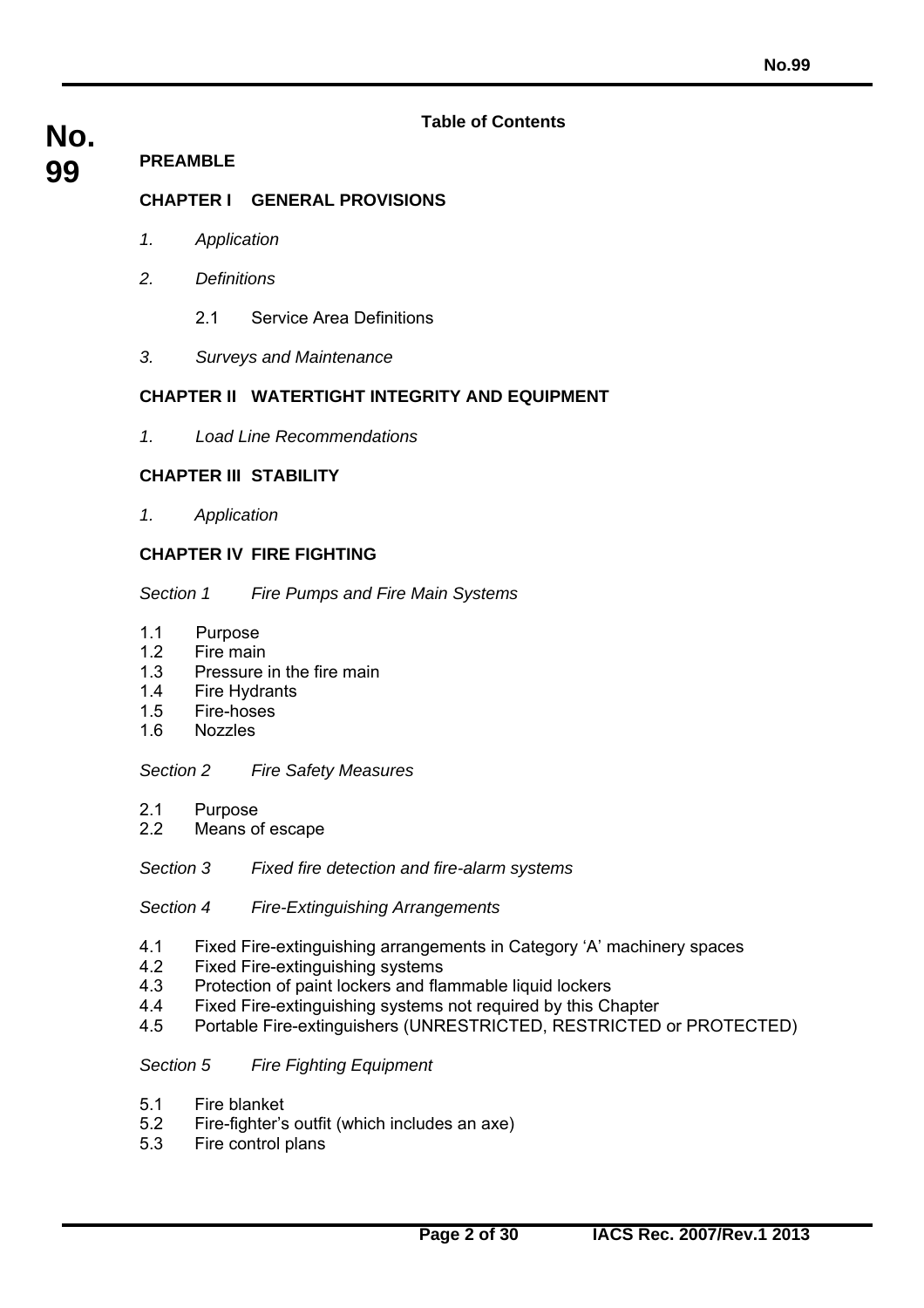- *Section 6 Additional Fire Safety Measures for tankers*
- **No. 99**
- 
- 6.1 General<br>6.2 Applicati **Application** 
	- 6.3 Cargo area deck protection

*Section 7 Alternative design and arrangements*

- 7.1 Purpose<br>7.2 General
- General
- 7.3 Engineering analysis
- 7.4 Evaluation of the alternative design and arrangements
- 7.5 Re-evaluation due to change in conditions
- *Section 8 Fire-extinguishing Recommendations for vessels not fitted with propelling machinery*
- 8.1 Basic Recommendations

- **CHAPTER V LIFE SAVING APPLIANCES**
- **CHAPTER VI RADIO INSTALLATIONS**
- **CHAPTER VII NAVIGATIONAL EQUIPMENT**
- **CHAPTER VIII PREVENTION OF COLLISIONS**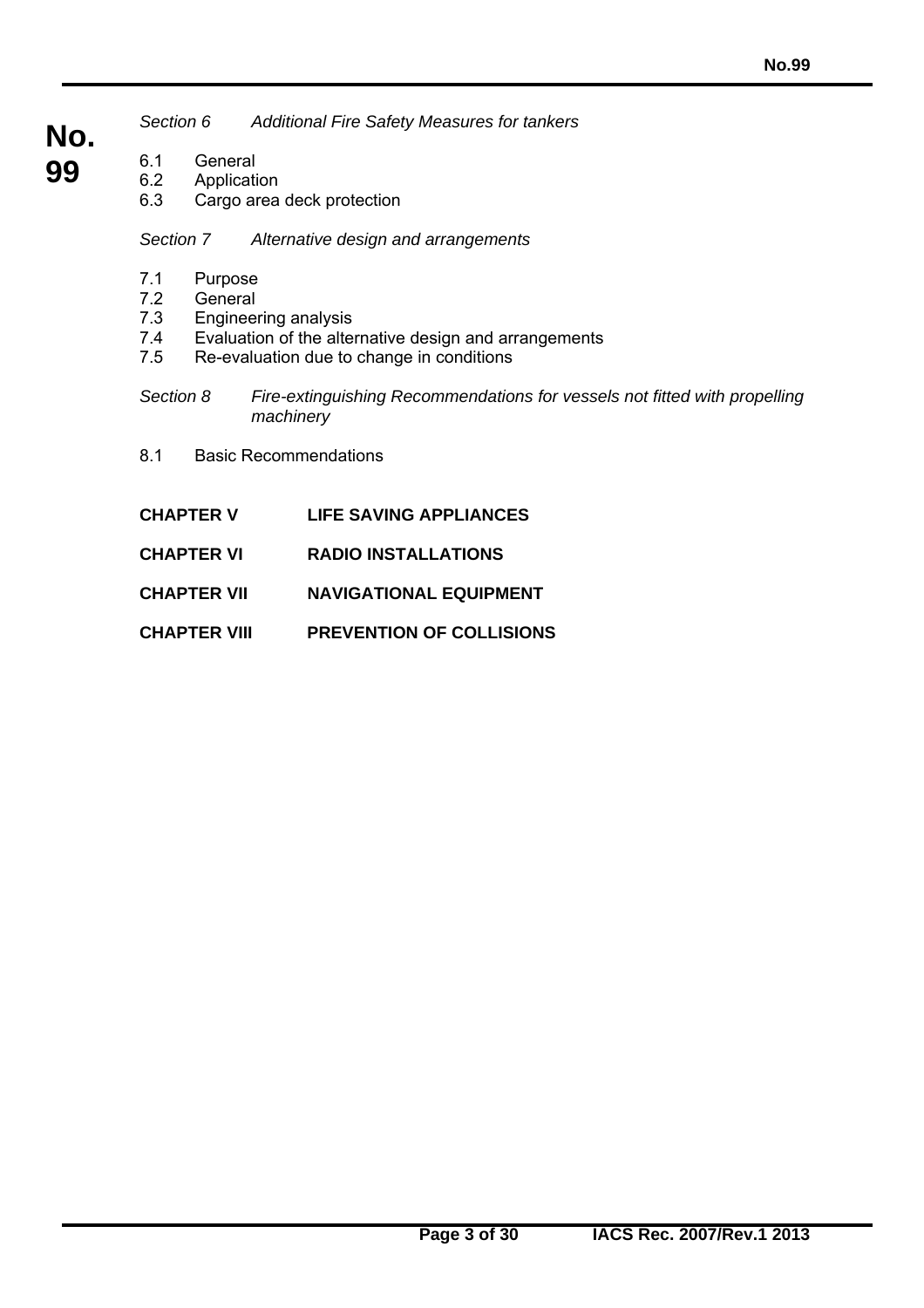### **CHAPTER I GENERAL PROVISIONS**

#### **1. Application**

**No.**

**99** 

The recommendations as specified in this document, are within the spirit of the International Conventions and Protocols, and are applicable for cargo vessels of less than Convention size.

The provisions of these recommendations are intended to apply to new and - as far as reasonable and practicable, or as found necessary by the relevant Administration – to existing cargo vessels of less than 500 Gross Tonnage (GT).

Vessels carrying dangerous goods- chemicals, and/or liquefied gasses in bulk, should comply with IMDG\*, IGC and IBC Codes, as applicable.

*\** Refer to MSC/Circ 858 *Document of compliance with SOLAS regulation 11-2/54* 

#### **2. Definitions**

The terms, used in these Recommendations are as defined in SOLAS 1974 (as amended) and the classification rules of IACS Member Societies, as applicable at the date of shipbuilding or major conversion contract.

The term Gross Tonnage (GT) is as defined in IMO Resolution A.493 (XII), calculated in accordance with the International Convention of Tonnage Measurements of Ships of 1969.

#### **2.1 Service Area Definitions**

Unrestricted service means a vessel engaged on International voyages, and not bounded by any limitations on operating environment.

Service restrictions are broken down into 2 broad categories:

- 1. vessels operating coastal or specified operating areas,
- 2. vessels operating within protected or extended protected waters.

#### *1. Restricted Service:*

- **(a) Specified coastal service.** Service along a coast the geographical limits of which should be defined and for a distance out to sea generally not exceeding 20 nautical miles, unless some other distance is specified for 'coastal service' by the Administration with which the vessel is registered, or by the Administration of the coast off which it is operating.
- **(b) Specified operating or service areas.** Service between two or more ports or other geographical features, or service within a defined geographical area such as: "Red Sea Service", "Piraeus to Thessaloniki and Islands within the Aegean Sea".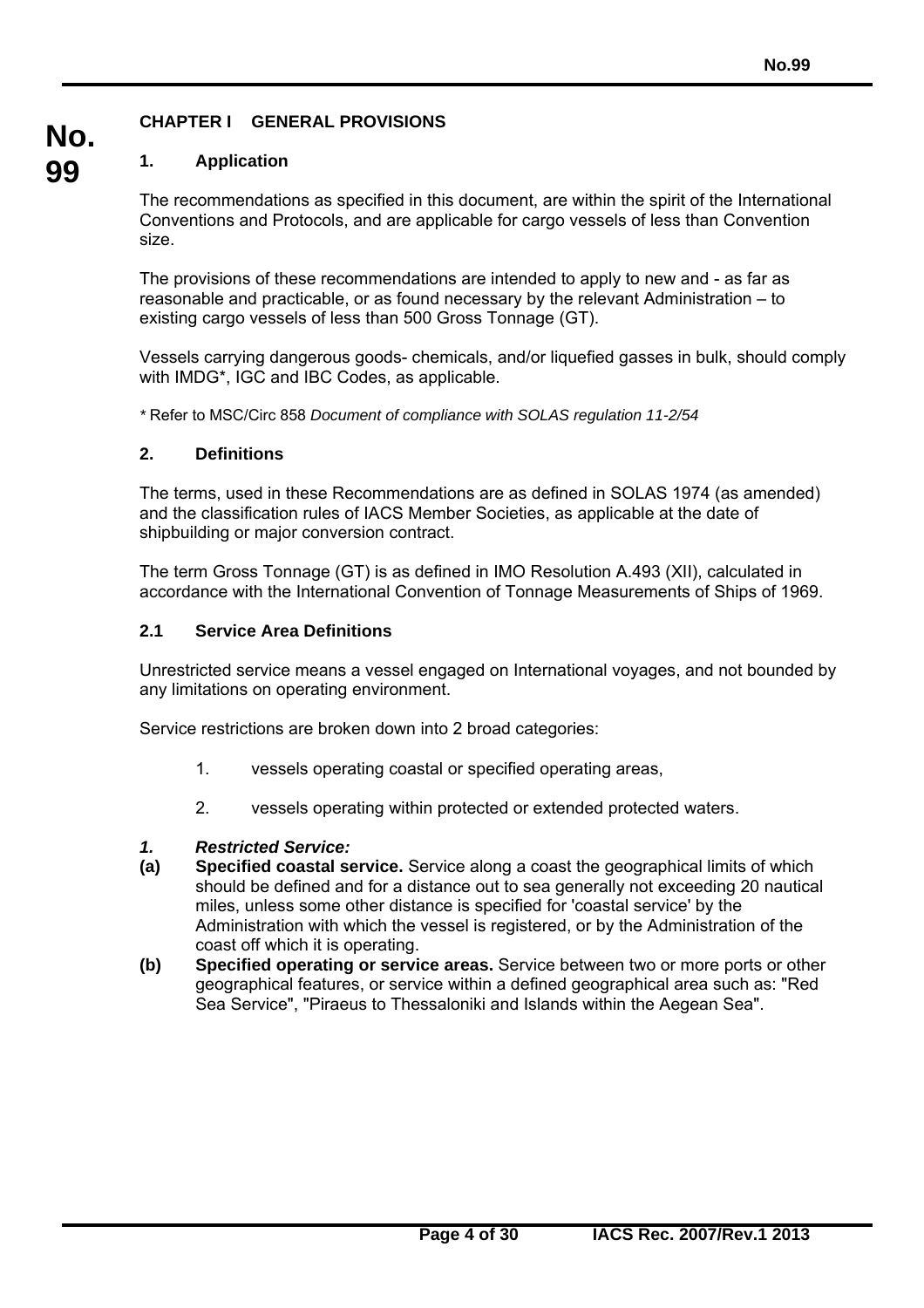#### **No.** *2. Protected Service:*

**99** 

- **(a) Protected water service.** Service in sheltered water adjacent to sand banks, reefs, breakwaters to other coastal features, in sheltered waters between islands and lagoons.
	- **(b) Extended protected water service.** Service in protected waters and also short distances (generally less than 15 nautical miles) beyond protected waters in 'reasonable weather'.

### **3. Surveys and Maintenance**

- 3.1 The hull, machinery and all equipment of every vessel should be constructed and installed so as to be capable of being regularly maintained to ensure that they are at all times, in all respects, satisfactory for the vessel's intended service.
- 3.2 An organisation, recognized by the Administration, should carry out surveys of vessel during construction and, at regular intervals after completion, generally as prescribed within Chapter I of SOLAS 1974 (as amended). It is recommended that such surveys should be carried out by an IACS Member Society.
- 3.3 (a) The condition of the vessel and its equipment should be maintained to conform with the provisions of the Recommendations to ensure that the vessel will remain fit for the intended operation. The hull structure and machinery, not forming part of these Recommendations, should also be similarly surveyed and maintained.
	- (b) No change should be made in the structural arrangements, machinery, equipment and other items covered by the survey, without the approval of the Administration or recognized organization.
	- (c) Whenever an accident occurs to a vessel or a defect is discovered, the master or owner of the vessel should report to the Administration or surveying authority without delay.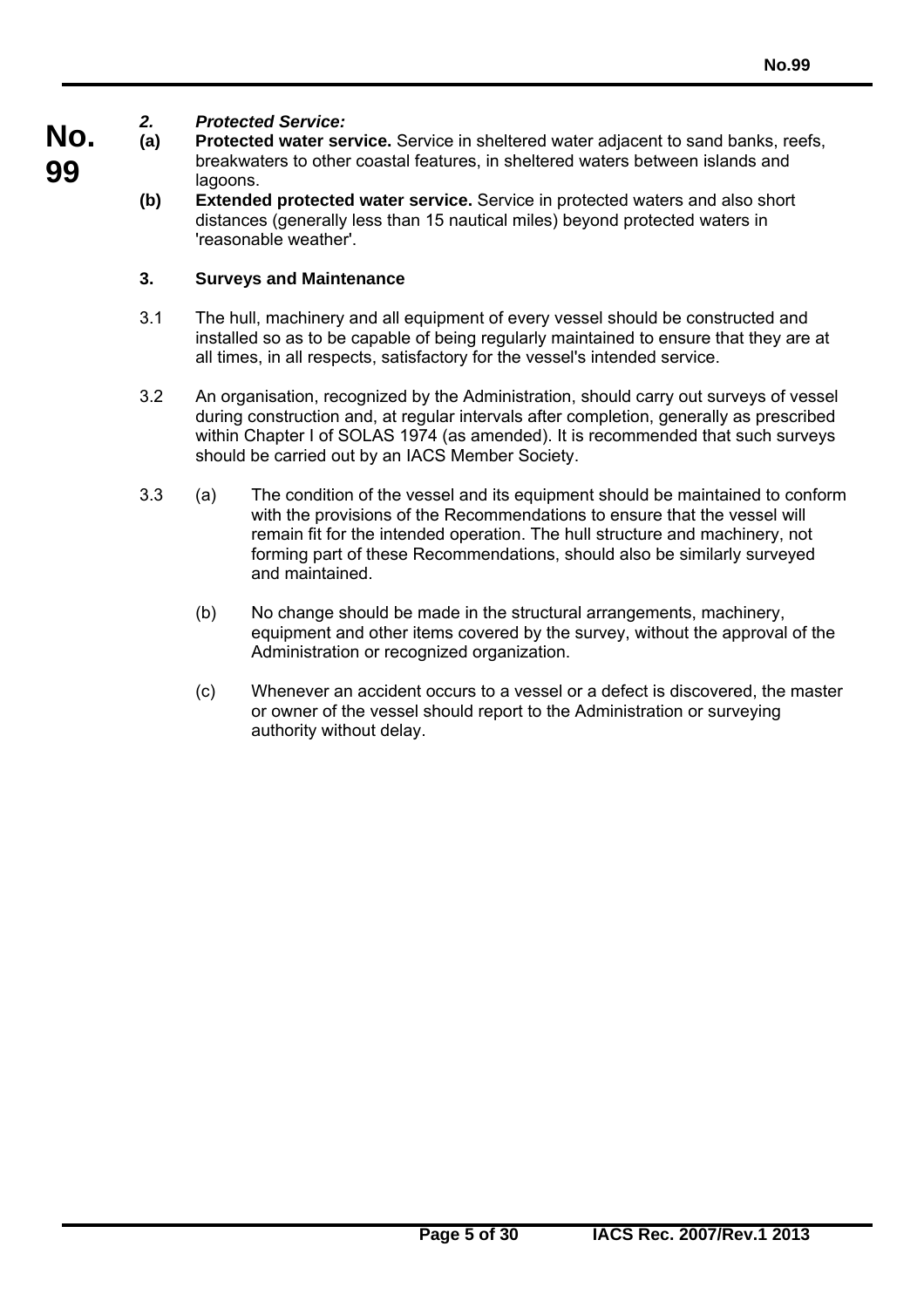### **CHAPTER II WATERTIGHT INTEGRITY AND EQUIPMENT**

#### **1. Load Line Recommendations**

 $\overline{a}$ 

**No.**

**99** 

For vessels greater than 24 metres in length, the requirements set forth in LL Convention 1966 (LLC 66), as amended\*, should be met.

\* subject to ratification of protocols by the Administrations.

Unless specified otherwise by the Administration, vessels of less than 24 metres in length, should comply with the relevant conditions of assignment and the assignment of freeboard, as specified in the International Load Line Convention 1966, as amended, as far as practicable.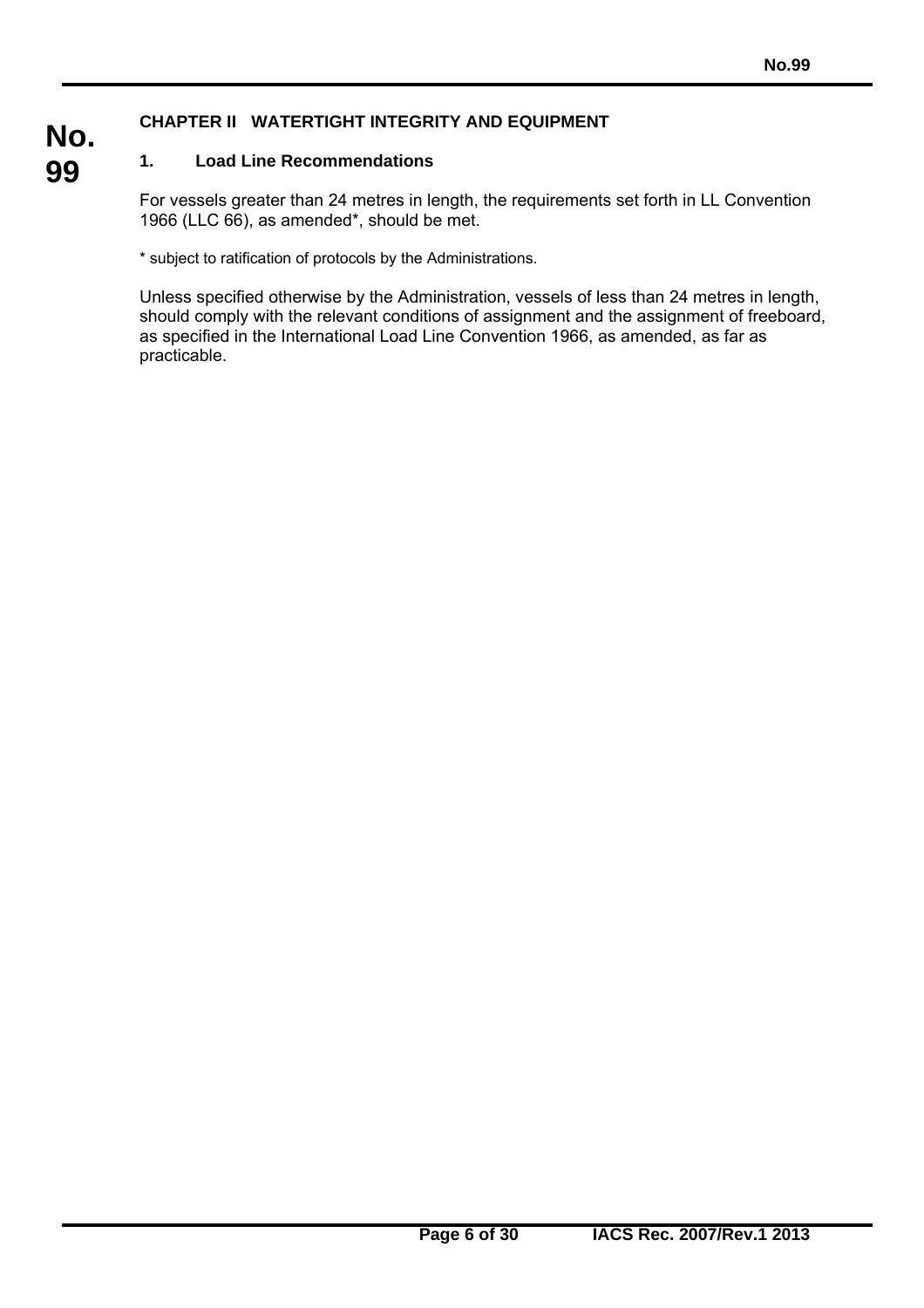## **CHAPTER III STABILITY**

 $\overline{a}$ 

#### **No. 99 1. Application**

The following IMO Resolutions should be applied to vessels greater than 24 metres in length:

- The 2008 Intact Stability Code (IMO Resolution MSC.267(85))

The Requirements, if any, of the Administration, should be taken into consideration.

Due regard should also be paid to particulars of either the vessel concerned or its cargo, for assessing, whether additional or amended criteria need to be applied.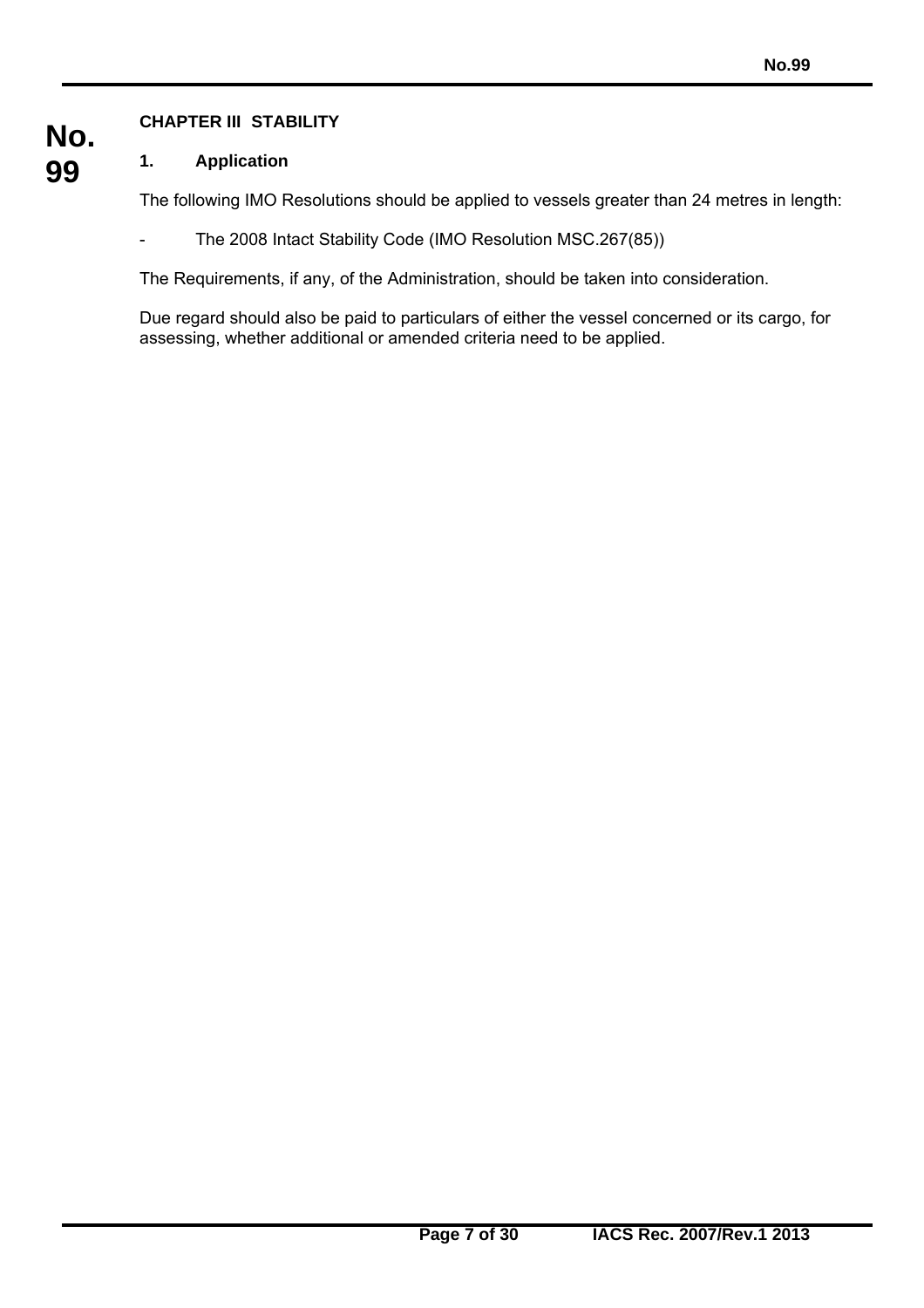### **CHAPTER IV FIRE FIGHTING**

### **Fire safety objectives**

The fire safety objectives of this chapter are to:

- prevent the occurrence of fire and explosion;
- reduce the risk to life caused by fire;
- reduce the risk of damage caused by fire to the vessel, its cargo and the environment;
- contain, control and suppress fire and explosion in the compartment of origin; and
- provide adequate and readily accessible means of escape for crew.

#### **Achievement of the fire safety objectives**

 $\overline{a}$ 

The fire safety objectives set out above could be achieved by ensuring compliance with Sections 1 to 6, or by alternative design and arrangements which comply with Section 7. A ship could be considered to achieve the fire safety objectives set out in first paragraph when either:

- the vessel's designs and arrangements, as a whole, comply with Sections 1 to 6, as applicable;
- the vessel's designs and arrangements, as a whole, have been reviewed and approved in accordance with Section 7; or
- part(s) of the vessel's designs and arrangements have been reviewed and approved in accordance with Section 7 and the remaining parts of the vessel comply with the relevant Recommendations in Sections 1 to 6.

**No. 99**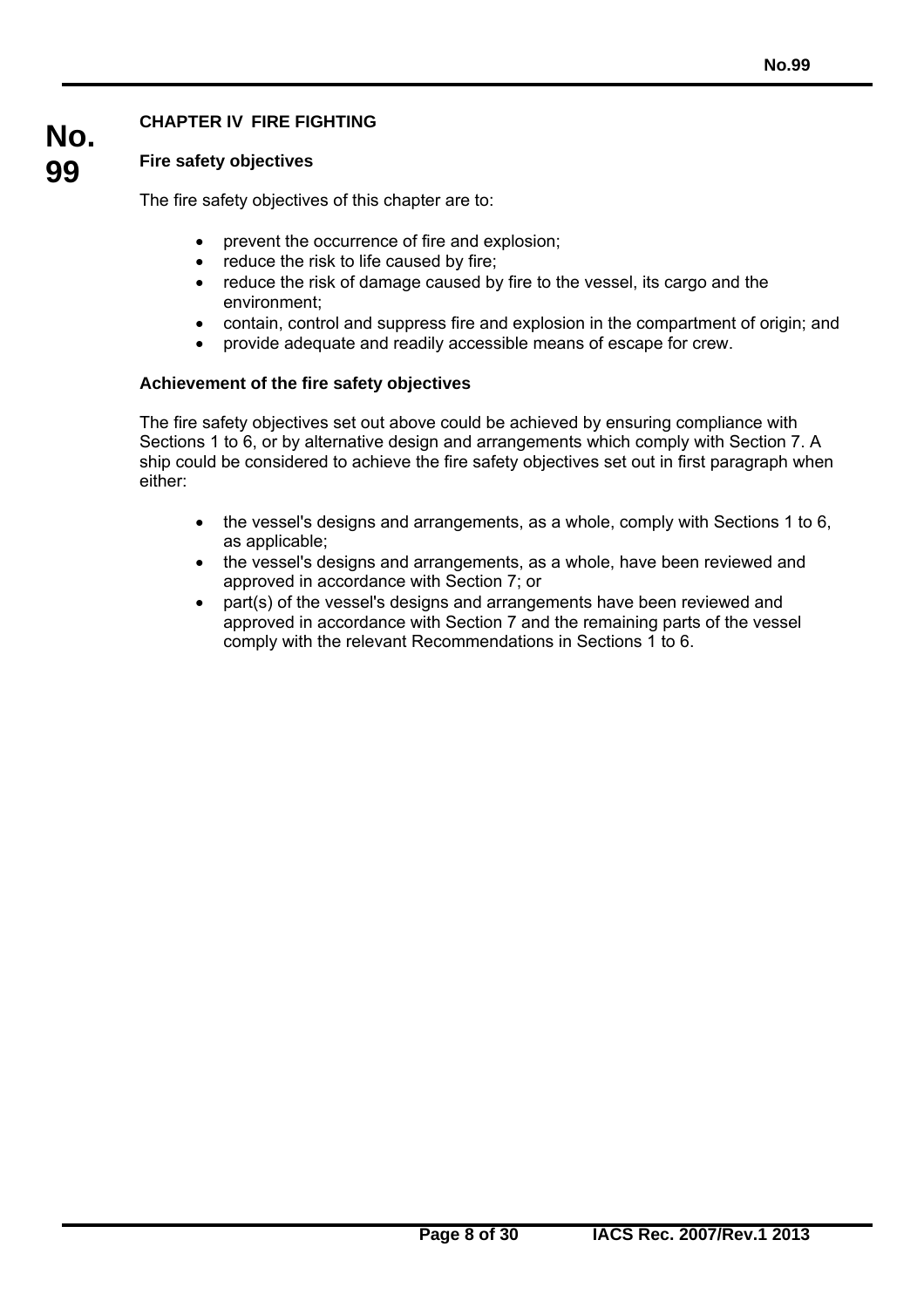### **Section 1 Fire Pumps and Fire Main Systems**

### **1.1 Purpose**

**No.**

**99** 

The purpose of this Recommendation is to suppress and swiftly extinguish a fire in the space of origin. For this purpose, the following functional Recommendations should be met:

- fixed fire extinguishing systems should be installed, as applicable, having due regard to the fire growth potential of the protected spaces; and
- fire extinguishing appliances should be readily available.

### **1.1.1 Capacity**

The total capacity of the main fire pump(s) is not to be less than:

Q  $=$  (0,145 (L (B+D))<sup>1</sup>/<sub>2</sub> + 2,170)<sup>2</sup> but need not exceed 25m<sup>3</sup>/hour

**Where** 

| B |     | greatest moulded breadth of vessel, in metres |
|---|-----|-----------------------------------------------|
| D |     | moulded depth to bulkhead deck, in metres     |
|   | $=$ | Freeboard Length, in metres                   |
| Q | $=$ | total capacity, in m <sup>3</sup> /hour       |
|   |     |                                               |

### **1.1.2 Fire pumps**

Generally one main power pump and one portable fire pump should be provided as specified below.

1.1.2.1 Sanitary, ballast, bilge or general service pumps may be accepted as fire pumps, provided that they are not normally used for pumping oil, and that, if they are subject to occasional duty for the transfer or pumping of fuel oil, suitable changeover arrangements are fitted.

1.1.2.2 A power pump is a fixed pump driven by a power source other than by hand.

1.1.2.3 In cargo vessels classed for navigation in ice, the fire pump sea inlet valves should be provided with ice clearing arrangements.

1.1.2.4 Relief valves should be provided in conjunction with any fire pump if the pump is capable of developing a pressure exceeding the design pressure of the water service pipes, hydrants and hoses. These valves should be so placed and adjusted as to prevent excessive pressure in any part of the fire main system.

1.1.2.5 Where a centrifugal pump is provided in order to comply with this sub-Section, a nonreturn valve should be fitted in the pipe connecting the pump to the fire main.

### **1.1.3 Portable fire pumps**

 $\overline{a}$ 

1.1.3.1 Portable fire pumps should comply with the following:

- (a) The pump should be self-priming.
- (b) The total suction head and the net positive suction head of the pump should be determined taking account of actual operation, i.e. pump location when used.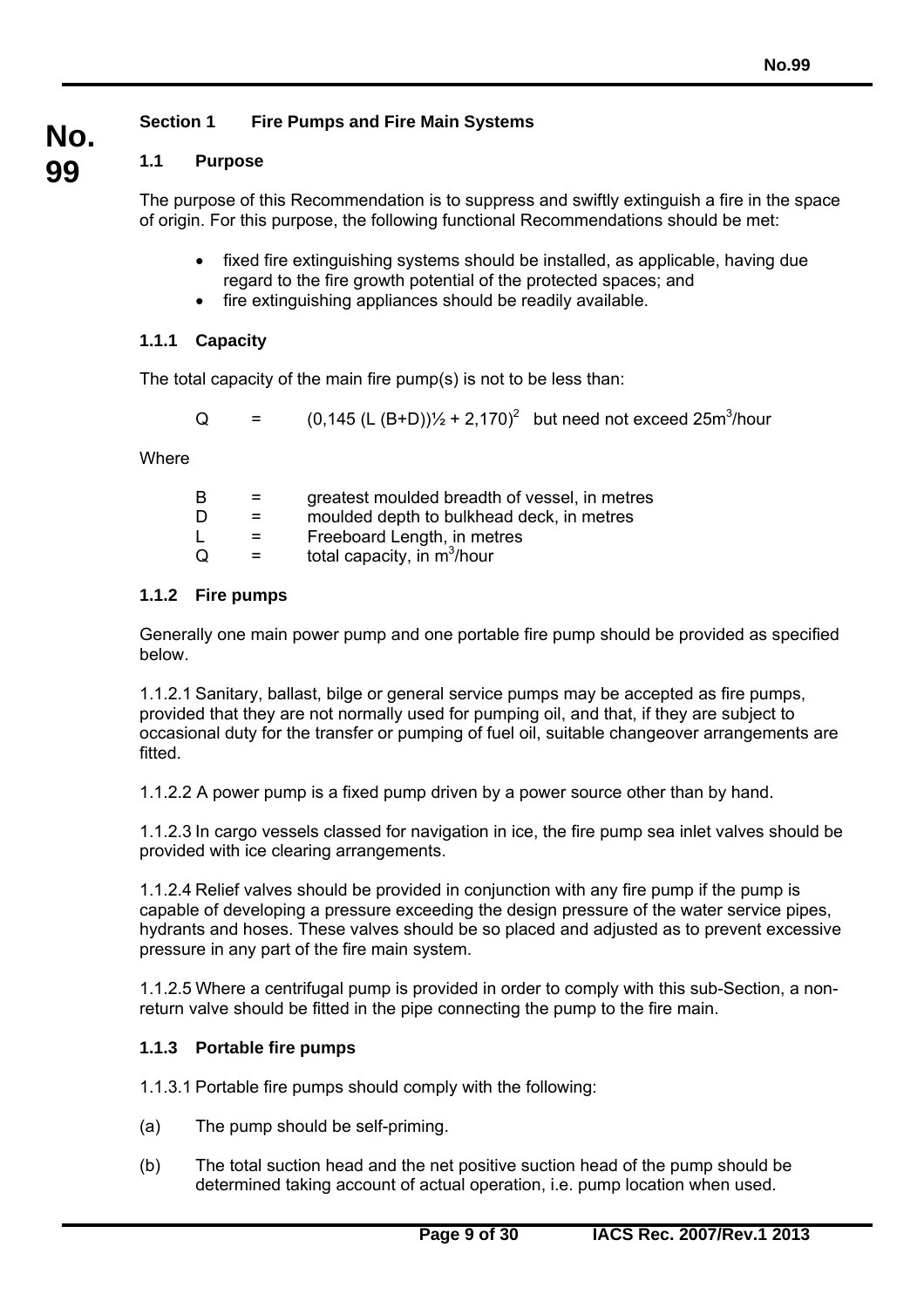- **No. 99**  (c) The portable fire pump, when fitted with its length of discharge hose and nozzle, should be capable of maintaining a pressure sufficient to produce a jet throw of at least 12 m, or that required to enable a jet of water to be directed on any part of the engine room or the exterior boundary of the engine room and casing, whichever is the greater.
	- (d) Except for electric pumps, the pump set should have its own fuel tank of sufficient capacity to operate the pump for three hours. For electric pumps, their batteries should have sufficient capacity for three hours.
	- (e) Except for electric pumps, details of the fuel type and storage location should be carefully considered. If the fuel type has a flashpoint below 60°C, further consideration to the fire safety aspects should be given.
	- (f) The pump set should be stored in a secure, safe and enclosed space, accessible from open deck and clear of the Category 'A' machinery space.
	- (g) The pump set should be easily moved and operated by two persons and be readily available for immediate use.
	- (h) Arrangements should be provided to secure the pump at its anticipated operating position(s).
	- (i) The overboard suction hose should be non-collapsible and of sufficient length, to ensure suction under all operating conditions. A suitable strainer should be fitted at the inlet end of the hose.
	- (j) Any diesel-driven power source for the pump should be capable of being readily started in its cold condition by hand (manual) cranking. If this is impracticable, consideration should be given to the provision and maintenance of heating arrangements, so that readily starting can be ensured.

1.1.3.2 Alternatively to the Recommendations of 1.1.3.1 a fixed fire pump may be fitted, which should comply with the following:

- (a) The pump, its source of power and sea connection should be located in accessible positions, outside the compartment housing the main fire pump.
- (b) The sea valve should be capable of being operated from a position near the pump.
- (c) The room where the fire pump prime mover is located should be illuminated from the emergency source of electrical power, and should be well ventilated.
- (d) Pump is required to supply water for a fixed fire-extinguishing system in the space where the main fire pump is situated, it should be capable of simultaneously supplying water to this system and the fire main at the required rates.
- (e) The pump may also be used for other suitable purposes, subject to the approval in each case.
- (f) Pressure and quantity of water delivered by the pump being sufficient to produce a jet of water, at any nozzle, of not less than 12 m in length. For vessels of less than 150 GT, the jet of water may be specially considered.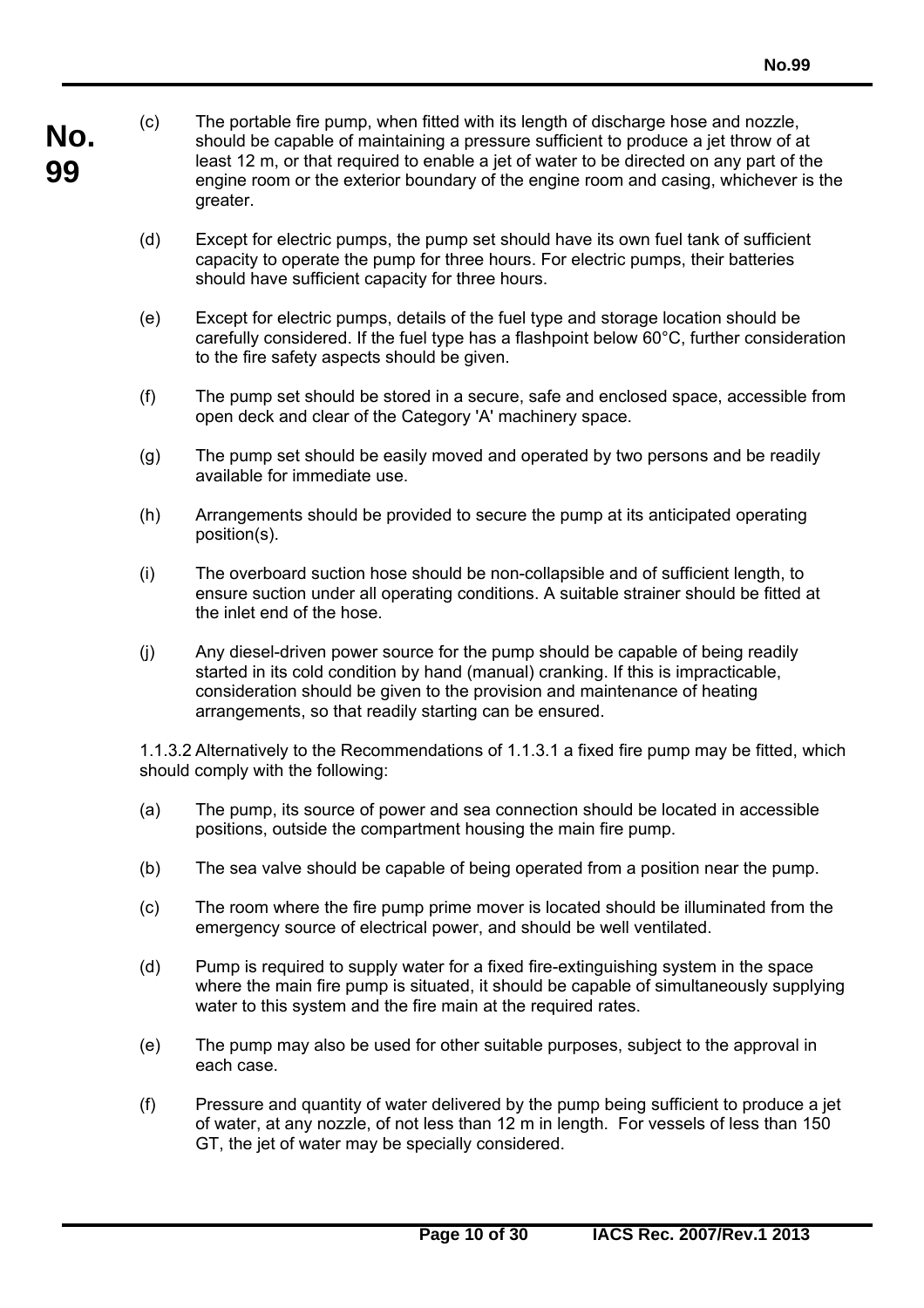**No.** 1.1.3.3 For vessels less than 150 GT fitted with an approved fixed fire-fighting system in the engine room, portable pumps may be omitted.

**99**  1.1.3.4 Means to illuminate the stowage area of the portable pump and its necessary areas of operation should be provided from the emergency source of electrical power.

### **1.2 Fire main**

1.2.1 The diameter of the fire main should be based on the required capacity of the fixed main fire pump(s) and the diameter of the water service pipes should be sufficient to ensure an adequate supply of water for the operation of at least one fire hose.

1.2.2 The wash deck line may be used as a fire main provided that the Recommendations of this sub-Section are satisfied.

1.2.3 All exposed water pipes for fire-extinguishing should be provided with drain valves for use in frosty weather. The valves should be located where they will not be damaged by cargo.

#### **1.3 Pressure in the fire main**

1.3.1 When the main fire pump is delivering the quantity of water required by 1.1.1, or the fire pump described in 1.1.3.2, through the fire main, fire hoses and nozzles, the pressure maintained at any hydrant should be sufficient to produce a jet throw at any nozzle of not less than 12 m in length. (For vessels less than 150 GT, the jet of water may be specially considered).

#### **1.4 Fire Hydrants**

### **1.4.1 Number and position of hydrants**

1.4.1.1 For vessels less than 150 GT the number and position of the hydrants should be such that at least one jet of water may reach any part normally accessible to the crew, while the cargo vessel is being navigated and any part of any cargo space when empty. Furthermore, such hydrants should be positioned near the accesses to the protected spaces. (At least one hydrant should be provided in each Category 'A' machinery space).

1.4.1.2 For vessels equal or greater than 150 GT the number and position of hydrants should be such that at least two jets of water not emanating from the same hydrant, one of which should be from a single length of hose, may reach any part of the vessel normally accessible to the crew while the vessel is being navigated and any part of any cargo spaces when empty. Furthermore, such hydrants should be positioned near the accesses to the protected spaces. Other Requirements specified by the Administration may be considered.

### **1.4.2 Pipes and hydrants**

 $\overline{a}$ 

1.4.2.1 Materials readily rendered ineffective by heat should not be used for fire mains. Where steel pipes are used, they should be galvanized internally and externally. Cast iron pipes are not acceptable. The pipes and hydrants should be so placed that the fire-hoses may be easily coupled to them. The arrangement of pipes and hydrants should be such as to avoid the possibility of freezing. In vessels where deck cargo may be carried, the positions of the hydrants should be such that they are always readily accessible and the pipes should be arranged, as far as practicable, to avoid risk of damage by such cargo. There should be complete interchangeability of hose couplings and nozzles.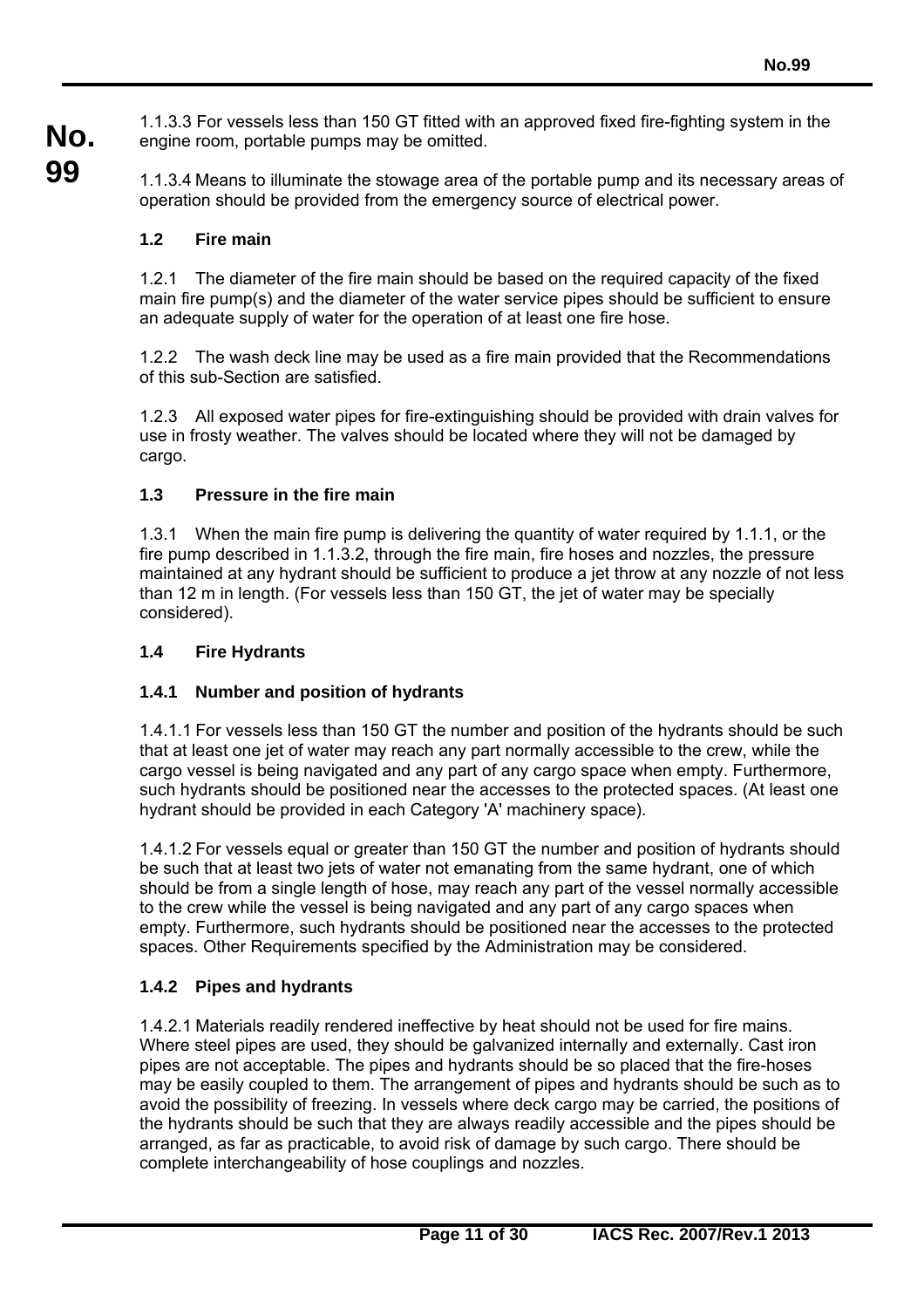**No.** 1.4.2.2 A valve should be fitted at each fire hydrant so that any fire-hose may be removed while the fire pump is at work.

- 1.4.2.3 Where a fixed fire pump is fitted outside the engine room, in accordance with 1.1.3.2:
	- (a) an isolating valve should be fitted in the fire main so that all the hydrants in the vessel, except that or those in the Category 'A' machinery space, can be supplied with water. The isolating valve should be located in an easily accessible and tenable position outside the Category 'A' machinery space; and
	- (b) the fire main should not re-enter the machinery space downstream of the isolating valve.

#### **1.5 Fire-hoses**

**99** 

1.5.1 Fire-hoses should be of approved non-perishable material. The hoses should be sufficient in length to project a jet of water to any of the spaces in which they may be required to be used. Their length, in general, is not to exceed 18 m. Each hose should be provided with a nozzle and the necessary couplings. Fire-hoses, together with any necessary fittings and tools, should be kept ready for use in conspicuous positions near the water service hydrants or connections.

1.5.2 For vessel less than 150 GT, one hose should be provided for each hydrant. In addition one spare hose should be provided onboard.

1.5.3 Vessel equal or greater than 150 GT should be provided with fire hoses the number of which should be one for each 30 m length of the ship and one spare, but in no case less than three in all. Unless one hose and nozzle is provided for each hydrant in the ship, there should be complete interchangeability of hose couplings and nozzles.

#### **1.6 Nozzles**

 $\overline{a}$ 

1.6.1 For the purpose of this Chapter, standard nozzle sizes are 12 mm, 16 mm or 19 mm, or as near thereto as possible, so as to make full use of the maximum discharge capacity of the fire pump(s).

1.6.2 For accommodation and service spaces, the nozzle size need not exceed 12 mm.

1.6.3 The size of nozzles used in conjunction with a portable fire pump need not exceed 12 mm.

1.6.4 All nozzles should be of an approved dual purpose type (i.e. spray/jet type) incorporating a shut-off.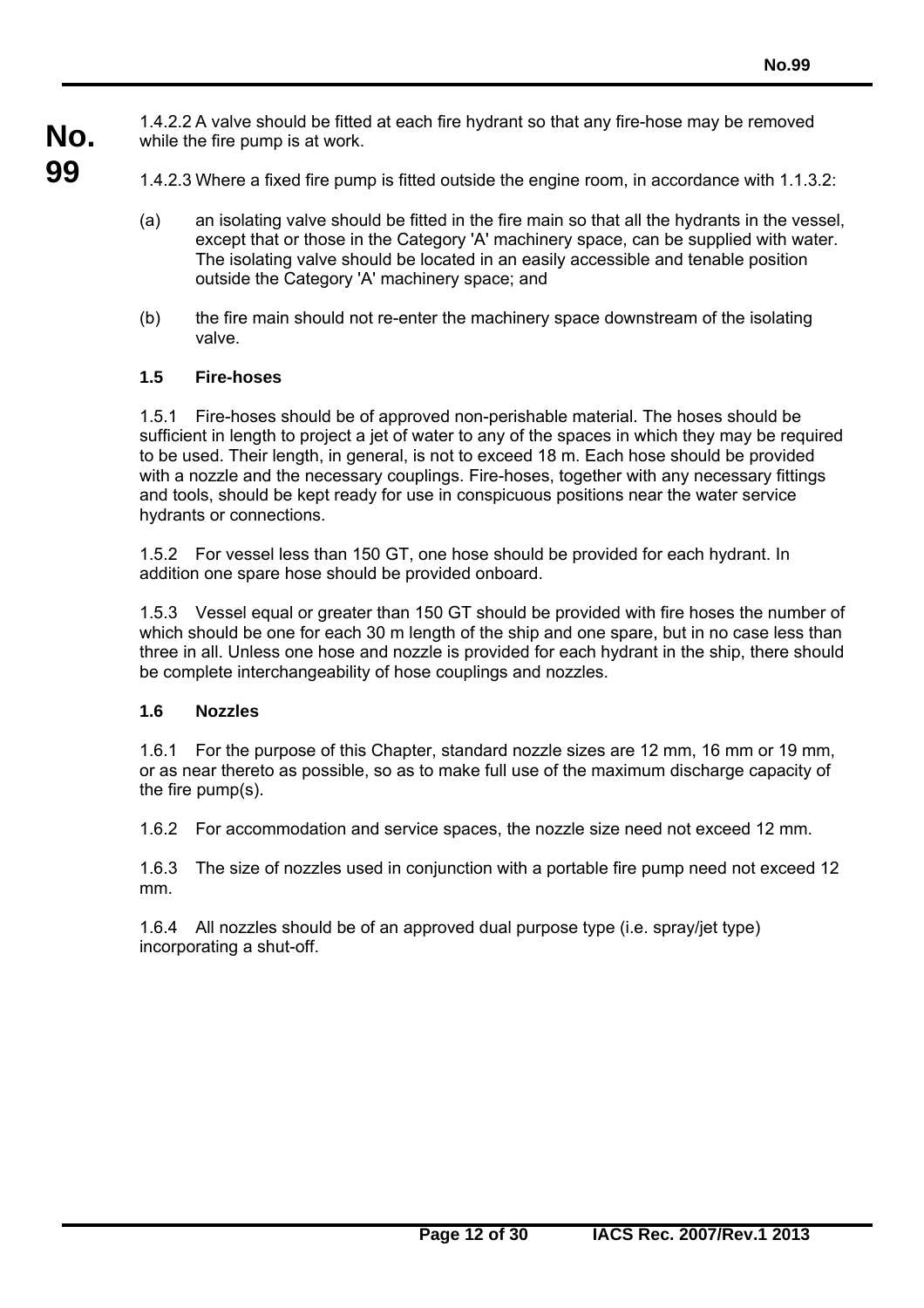### **Section 2 Fire Safety Measures**

### **2.1 Purpose**

**No.**

**99** 

The purpose of this regulation should contain a fire in the space of origin. For this purpose, the following functional Recommendations should be met:

- the vessel should be subdivided by thermal and structural boundaries;
- thermal insulation of boundaries should have due regard to the fire risk of the space and adjacent spaces;
- the fire integrity of the divisions should be maintained at openings and penetrations.

#### **2.1.1 Structural fire protection**

The minimum fire integrity of bulkheads and decks should be as prescribed in Table 1.

| [Item] | <b>Space</b>                                                  | <b>Separation</b><br><b>By</b> | <b>From Space</b>                                                                                                                     |
|--------|---------------------------------------------------------------|--------------------------------|---------------------------------------------------------------------------------------------------------------------------------------|
| [(1)]  | Machinery Space Class 'A'                                     | $A-60$                         | Accommodation / control stations /<br>corridors / staircases / service spaces<br>of high fire risk / ro-ro spaces / vehicle<br>spaces |
| [(2)]  | Machinery Space Class 'A'                                     | $A - 0$                        | Other than above [item (1)]                                                                                                           |
| [(3)]  | Galley                                                        | $A - 0$                        | Unless specified otherwise                                                                                                            |
| [(4)]  | Service space of high fire<br>risk other than galley          | $B-15$                         | Unless specified above [item (1)]                                                                                                     |
| [(5)]  | Corridor<br><b>Staircase</b>                                  | $B-0$                          | Unless specified above [item (1)]                                                                                                     |
| [(6)]  | Cargo Space<br>(other than ro-ro spaces<br>and vehicle space) | $A - 0$                        | Unless specified above [item (1)]                                                                                                     |
| [(7)]  | Ro-ro space and vehicle<br>space (except weather<br>deck)     | $A-60$                         | Control stations/machinery spaces of<br>category 'A'                                                                                  |
| [(8)]  | Ro-ro space and vehicle<br>space (except weather<br>deck)     | $A - 0$                        | Unless specified above [item (1)]                                                                                                     |

**Table 1 Minimum fire integrity of bulkheads and decks** 

Category 'A' machinery spaces should be enclosed by A-60 Class divisions, where adjacent to:

- 1. Accommodation spaces
- 2. Control stations
- 3. Corridors and staircases

 $\overline{a}$ 

4. Service spaces of high fire risk,

and by A-0 Class divisions elsewhere.

The divisions used to separate spaces, not mentioned above, should be of non-combustible material.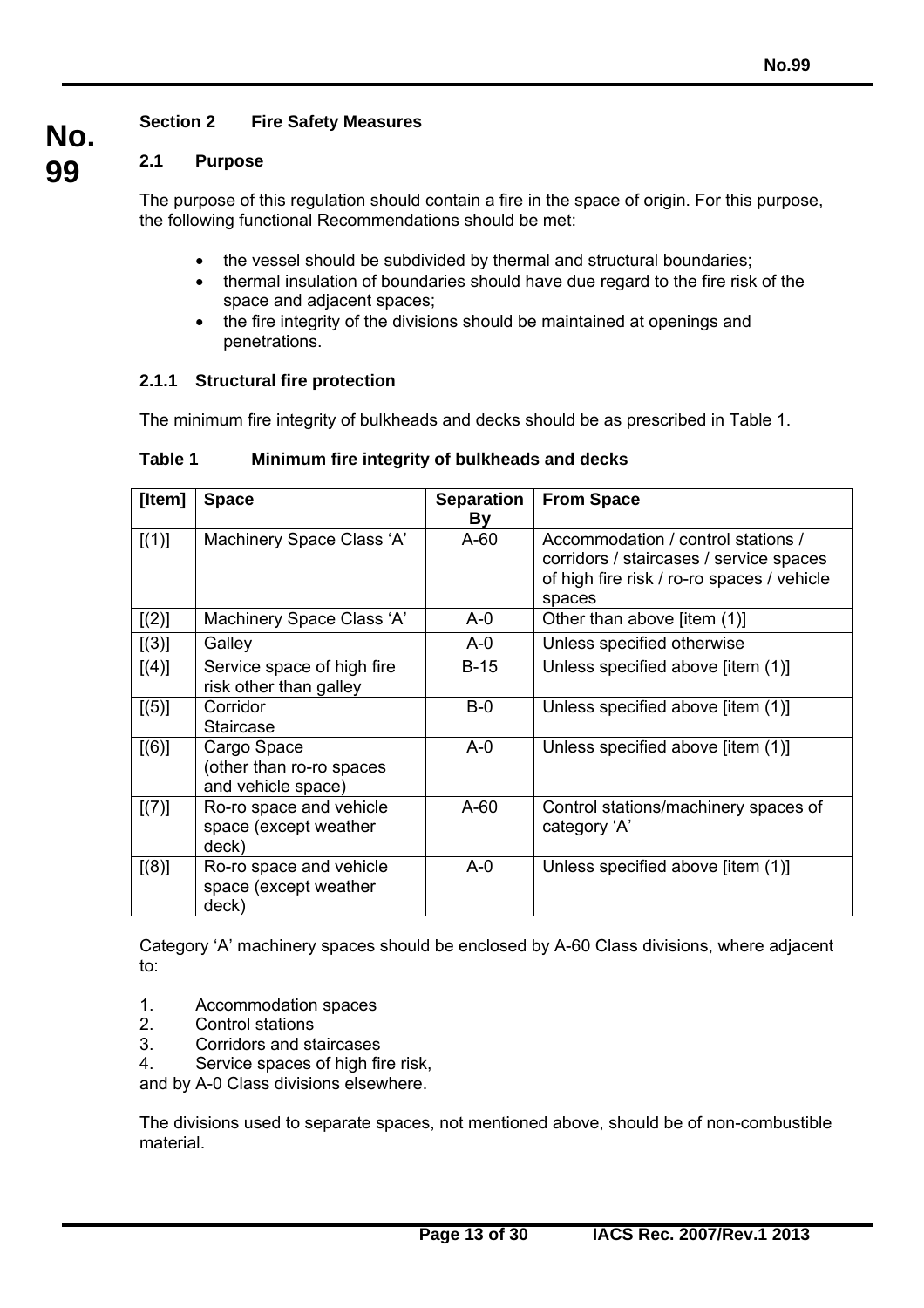**No. 99**  2.1.1.1 The hull, superstructure, structural bulkheads, decks and deckhouses should be constructed of steel or other equivalent material. For the purpose of applying the definition of steel or other equivalent material, as given in SOLAS, the 'applicable fire exposure' should be one hour. Vessels built of materials other than steel should be specially considered.

> 2.1.1.2 Stairways should be enclosed, at least at one level, by divisions and doors or hatches, in order to restrict the free flow of smoke to other decks in the vessel and the supply of air to the fire. Doors forming such enclosures should be self-closing.

> 2.1.1.3 Openings in 'A' Class divisions should be provided with permanently attached means of closing which should be at least as effective for resisting fires as the divisions in which they are fitted.

> 2.1.1.4 Interior stairways serving machinery spaces, accommodation spaces, service spaces or control stations should be of steel or other equivalent material.

2.1.1.5 Doors should be self-closing in way of Category 'A' machinery spaces and galleys, except where they are normally kept closed.

2.1.1.6 Where 'A' Class divisions are penetrated for the passage of electric cables, pipes, trunks, ducts, etc., or for girders, beams or other structural members, arrangements should be made to ensure that the fire resistance is not impaired. Arrangements should also prevent the transmission of heat to un-insulated boundaries at the intersections and terminal points of the divisions and penetrations by insulating the horizontal and vertical boundaries or penetrations for a distance of 450 mm.

#### **2.1.2 Materials**

 $\overline{a}$ 

2.1.2.1 Paints, varnishes and other finishes used on exposed interior surfaces should not be capable of producing excessive quantities of smoke, toxic gases or vapours and should be of the low flame spread type in accordance with the IMO FTP Code, Annex 1, Parts 2 and 5.

2.1.2.2 Except in cargo spaces or refrigerated compartments of service spaces, insulating materials should be non-combustible.

2.1.2.3 Where pipes penetrate 'A' or 'B' Class divisions, the pipes or their penetration pieces should be of steel or other approved materials having regard to the temperature and integrity Recommendations such divisions are required to withstand.

2.1.2.4 Pipes conveying oil or combustible liquids through accommodation and service spaces should be of steel or other approved materials having regard to the fire risk.

2.1.2.5 Materials readily rendered ineffective by heat should not be used for overboard scuppers, sanitary discharges and other outlets which are close to the waterline, and where the failure of the material in the event of fire would give rise to the danger of flooding.

2.1.2.6 Primary deck coverings within accommodation spaces, service spaces and control stations should be of a type which will not readily ignite, or give rise to toxic or explosive hazards at elevated temperatures in accordance with the IMO FTP Code, Annex 1, Parts 2 and 6.

2.1.2.7 Materials used for insulating pipes, etc., in machinery spaces and other compartments containing high fire risks should be non-combustible. Vapour barriers and adhesives used in conjunction with insulation, as well as the insulation of pipe fittings, for cold service systems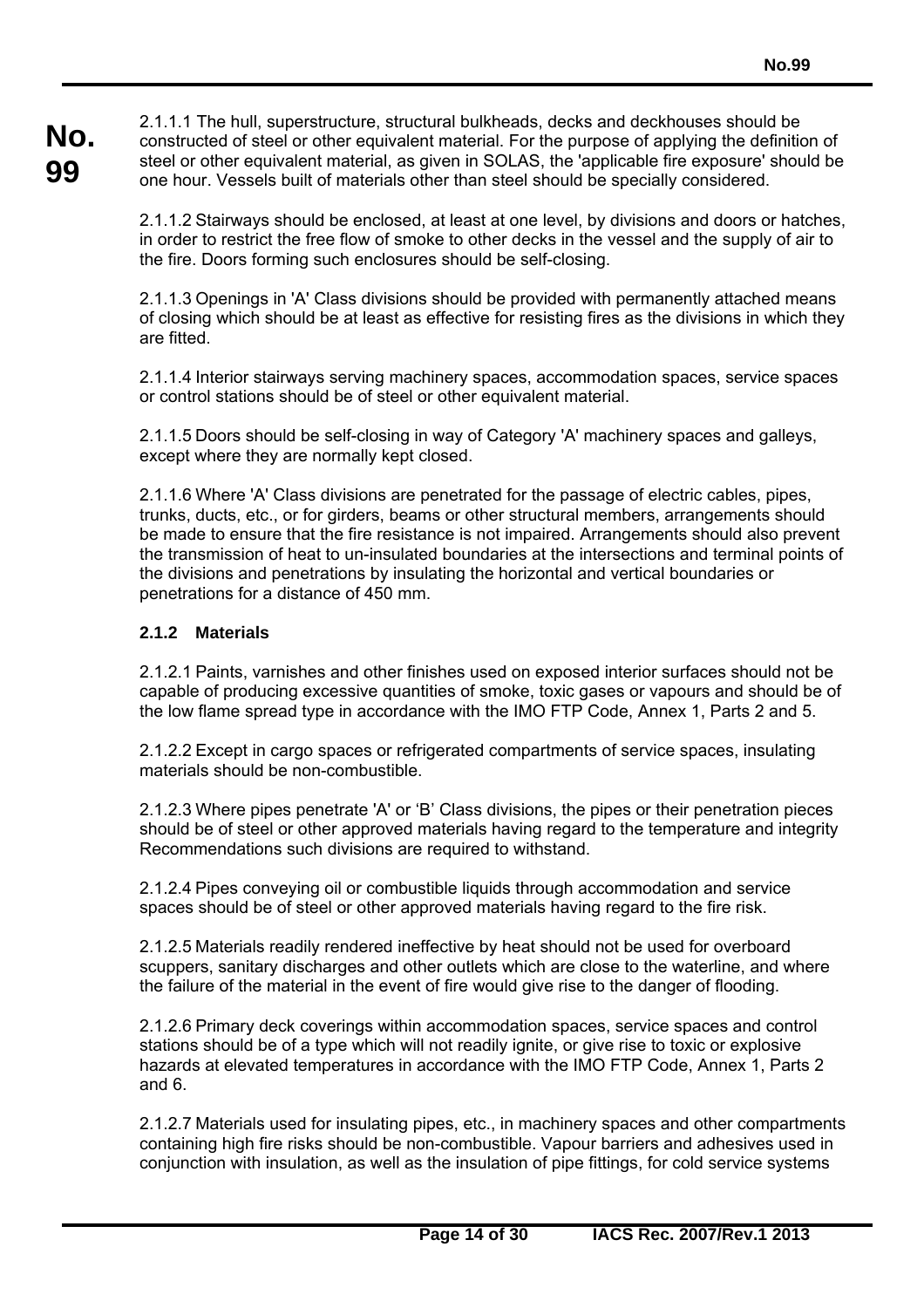**No.** need not be of non-combustible materials, but they should be kept to the minimum quantity practicable and their exposed surfaces should have low flame spread characteristics.

## **99**

### **2.1.3 Surface of insulation**

2.1.3.1 In spaces where penetration of oil products is possible, the surface of the insulation should be impervious to oil or oil vapours. Insulation boundaries should be arranged to avoid immersion in oil spillage.

### **2.1.4 Ventilation systems**

2.1.4.1 Ventilation fans should be capable of being stopped and main inlets and outlets of ventilation systems closed from outside the spaces being served.

2.1.4.2 Ventilation ducts for Category 'A' machinery spaces, ro-ro spaces and vehicle spaces should not pass through accommodation spaces, galleys, service spaces or control stations, unless the ducts are constructed of steel and arranged to preserve the integrity of the division.

2.1.4.3 Ventilation ducts for accommodation spaces, service spaces or control stations should not pass through Category 'A' machinery spaces or galleys unless the ducts are constructed of steel and arranged to preserve the integrity of the division.

2.1.4.4 Ventilation arrangement for store rooms containing highly flammable products should be specially considered.

2.1.4.5 Ventilation systems serving Category 'A' machinery spaces and galley exhaust ducts should be independent of systems serving other spaces.

2.1.4.6 Ventilation should be provided to prevent the accumulation of gases that may be emitted from batteries.

2.1.4.7 Ventilation openings may be fitted in and under the lower parts of cabin, mess and dayroom doors in corridor bulkheads. The total net area of any such openings is not to exceed  $0.05 \text{ m}^2$ . Balancing ducts should not be permitted in fire divisions.

### **2.1.5 Oil fuel arrangements**

 $\overline{a}$ 

2.1.5.1 In a cargo vessel in which oil fuel is used, the arrangements for the storage, distribution and utilization of the oil fuel should be such as to ensure the safety of the vessel and persons on board.

2.1.5.2 Oil fuel tanks situated within the boundaries of Category 'A' machinery spaces should not contain oil fuel having a flashpoint of less than 60°C.

2.1.5.3 Oil fuel, lubricating oil and other flammable oils should not be carried in fore peak tanks.

2.1.5.4 For vessels of 150 GT or more, and as far as practicable:

(a) oil fuel lines shall be arranged far apart from hot surfaces, electrical installations or other sources of ignition and shall be screened or otherwise suitably protected to avoid oil spray or oil leakage onto the sources of ignition. The number of joints in such piping systems shall be kept to a minimum.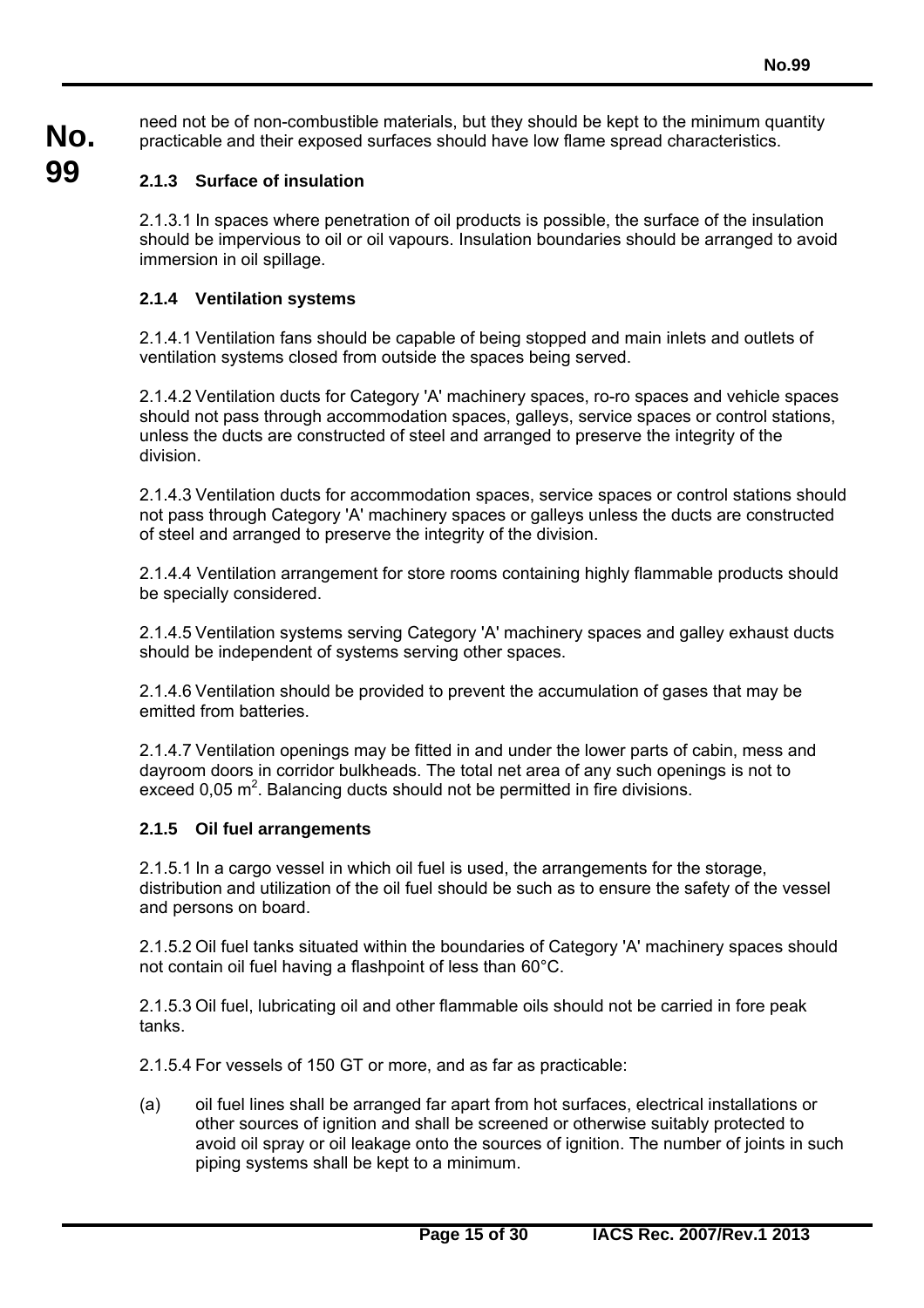- **No. 99**  (b) surfaces with temperatures above 220°C which may be impinged as a result of a fuel system failure shall be properly insulated. Precautions shall be taken to prevent any oil that may escape under pressure from any pump, filter or heater from coming into contact with heated surfaces.
	- (c) External high-pressure fuel delivery lines between the high pressure fuel pumps and fuel injectors shall be protected with a jacketed piping system capable of containing fuel from a high-pressure line failure. A suitable enclosure on engines having an output of 375 kW or less having fuel injection pumps serving more than one injector may be used as an alternative to the jacketed piping system.

#### **2.1.6 Special arrangements in Category 'A' machinery spaces and where necessary other machinery spaces**

2.1.6.1 The number of skylights, doors, ventilators, openings in funnels to permit exhaust ventilation and other openings to machinery spaces should be reduced to a minimum consistent with the needs of ventilation and the proper and safe working of the cargo vessel.

2.1.6.2 Skylights should be of steel and are not to contain glass panels. Suitable arrangements should be made to permit the release of smoke, in the event of fire, from the space to be protected.

2.1.6.3 Windows should not be fitted in machinery space boundaries. This does not preclude the use of glass in control rooms within the machinery spaces.

2.1.6.4 Means of control should be provided for:

- (a) opening and closure of skylights, closure of openings in funnels which normally allow exhaust ventilation, and closure of ventilator dampers;
- (b) permitting the release of smoke;
- (c) closing power-operated doors or actuating release mechanism on doors other than power-operated watertight doors;
- (d) stopping ventilating fans; and

 $\overline{a}$ 

(e) stopping forced and induced draught fans, oil fuel transfer pumps, oil fuel unit pumps and other similar fuel pumps.

2.1.6.5 The controls required in 2.1.6.4 should be located outside the space concerned, where they will not be cut off in the event of fire in the space they serve. Such controls and the controls for any required fire-extinguishing system should be situated at one control position or grouped in as few positions as possible. Such positions should have a safe access from the open deck.

#### **2.1.7 Arrangements for gaseous fuel for domestic purposes**

2.1.7.1 Where gaseous fuel is used for domestic purposes, the arrangements for the storage, distribution and utilization of the fuel should be specially considered.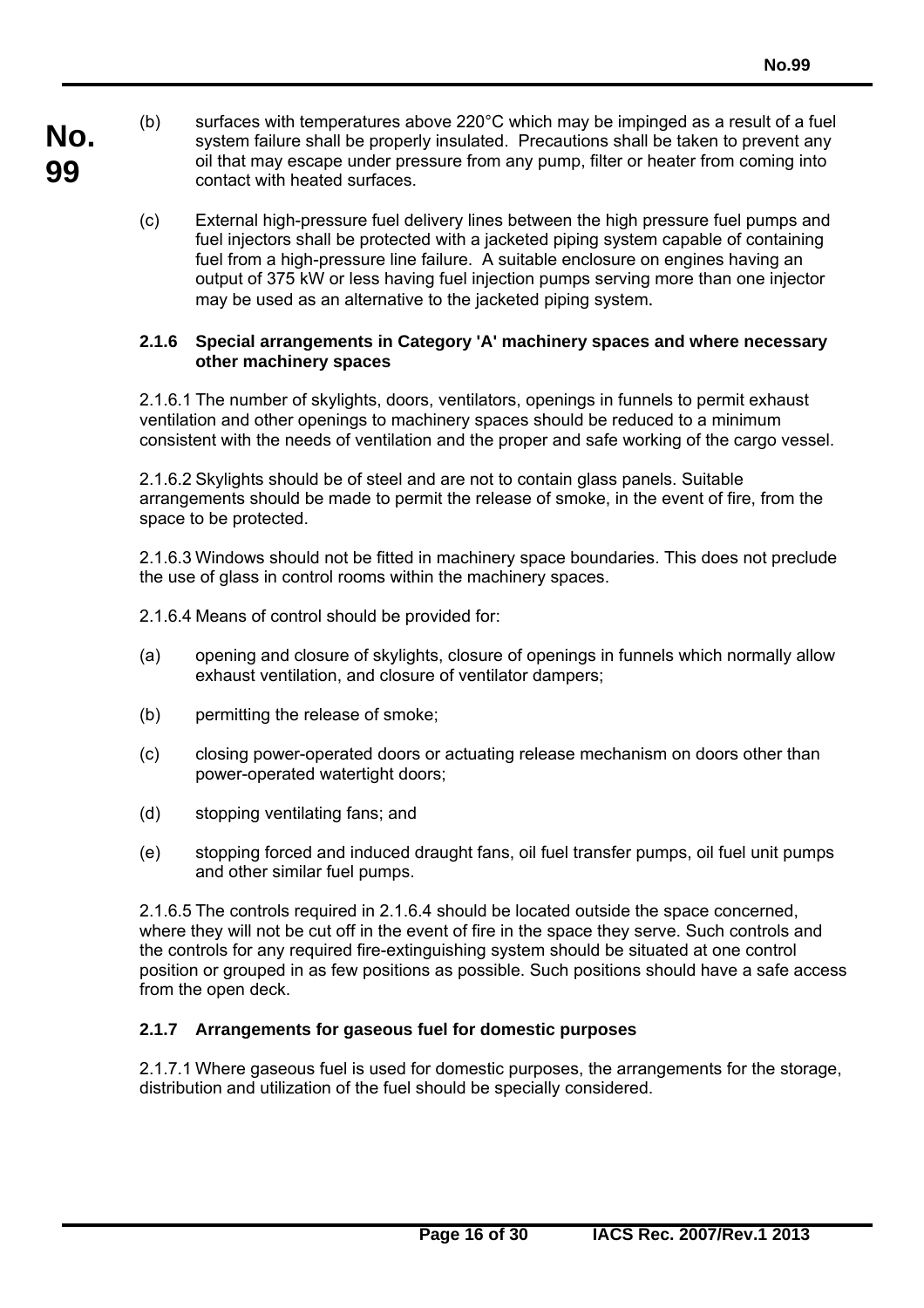### **2.1.8 Space heating**

2.1.8.1 Space heaters, if used, should be fixed in position and so constructed as to reduce fire risks to a minimum. The design and location of these units should be such that clothing, curtains or other similar materials cannot be scorched or set on fire by heat from the unit.

### **2.2 Means of escape**

 $\overline{a}$ 

### **Purpose**

**No.**

**99** 

The purpose of this Recommendation is to provide means of escape so that persons onboard can safely and swiftly escape to the lifeboat and liferaft embarkation deck. For this purpose, the following functional Recommendations should be met:

- safe escape routes should be provided;
- escape routes should be maintained in a safe condition, clear of obstacles; and
- additional aids for escape should be provided as necessary to ensure accessibility, clear marking, and adequate design for emergency situations.

2.2.1 Stairways, ladders and corridors serving crew spaces and other spaces to which the crew normally have access should be arranged so as to provide ready means of escape to a deck from which embarkation into survival craft may be effected.

2.2.2 There should be at least two means of escape, as widely separated as possible, from each section of accommodation and service spaces and control stations.

- (a) The normal means of access to the accommodation and service spaces below the open deck should be arranged so that it is possible to reach the open deck without passing through spaces containing a possible source of fire (e.g. machinery spaces, storage spaces of flammable liquids).
- (b) The second means of escape may be through portholes or hatches of adequate size and preferably leading directly to the open deck.
- (c) Dead-end corridors having a length of more than 7m should not be accepted.

2.2.3 At least two means of escape should be provided from machinery spaces, except where the small size of a machinery space makes it impracticable. Escape should be by steel ladders that should be as widely separated as possible.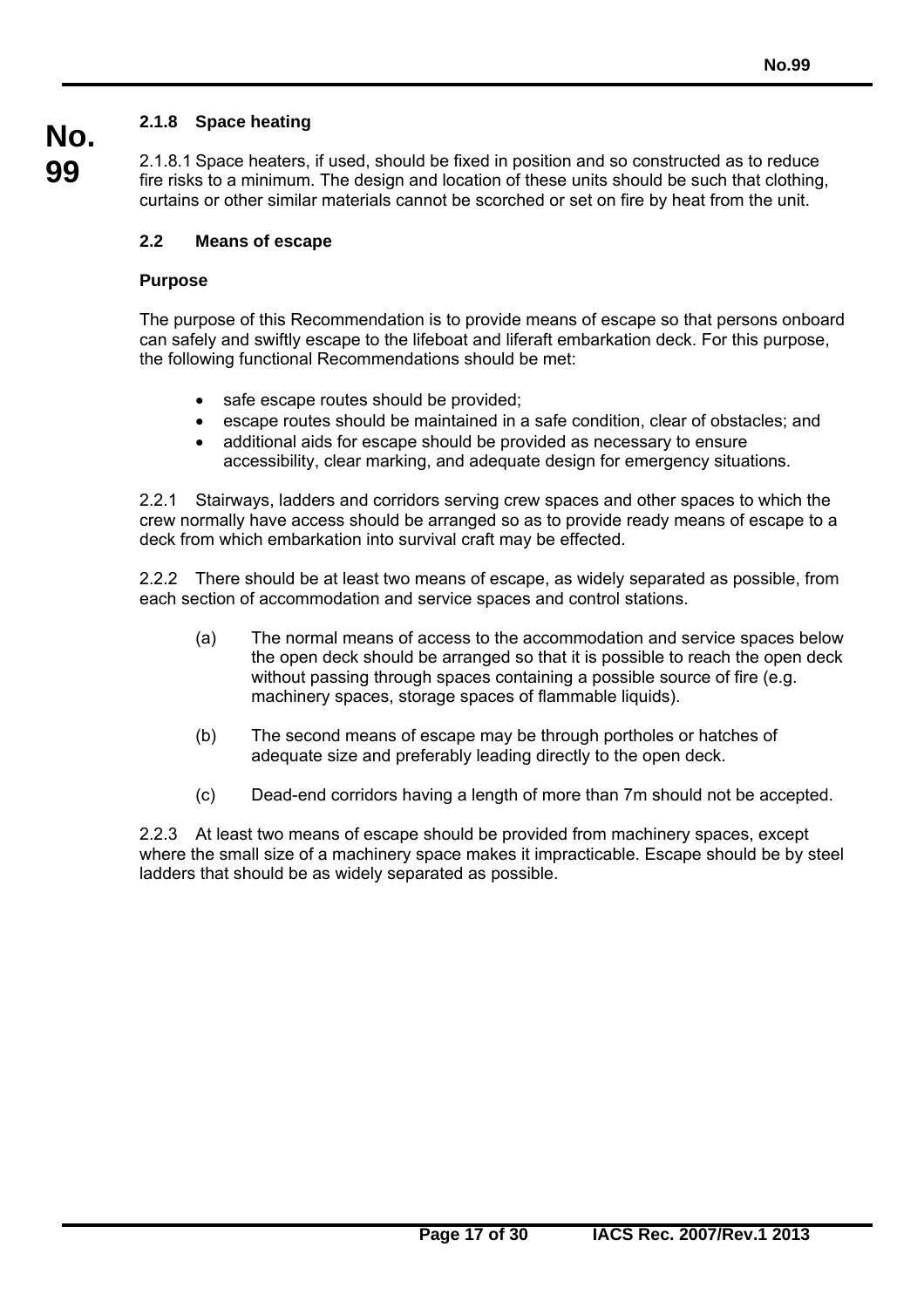#### **No. Section 3 Fixed fire detection and fire-alarm systems**

 $\overline{a}$ 

**99**  An approved and fixed fire detection system should be installed in all Category 'A' machinery spaces and cargo pump rooms.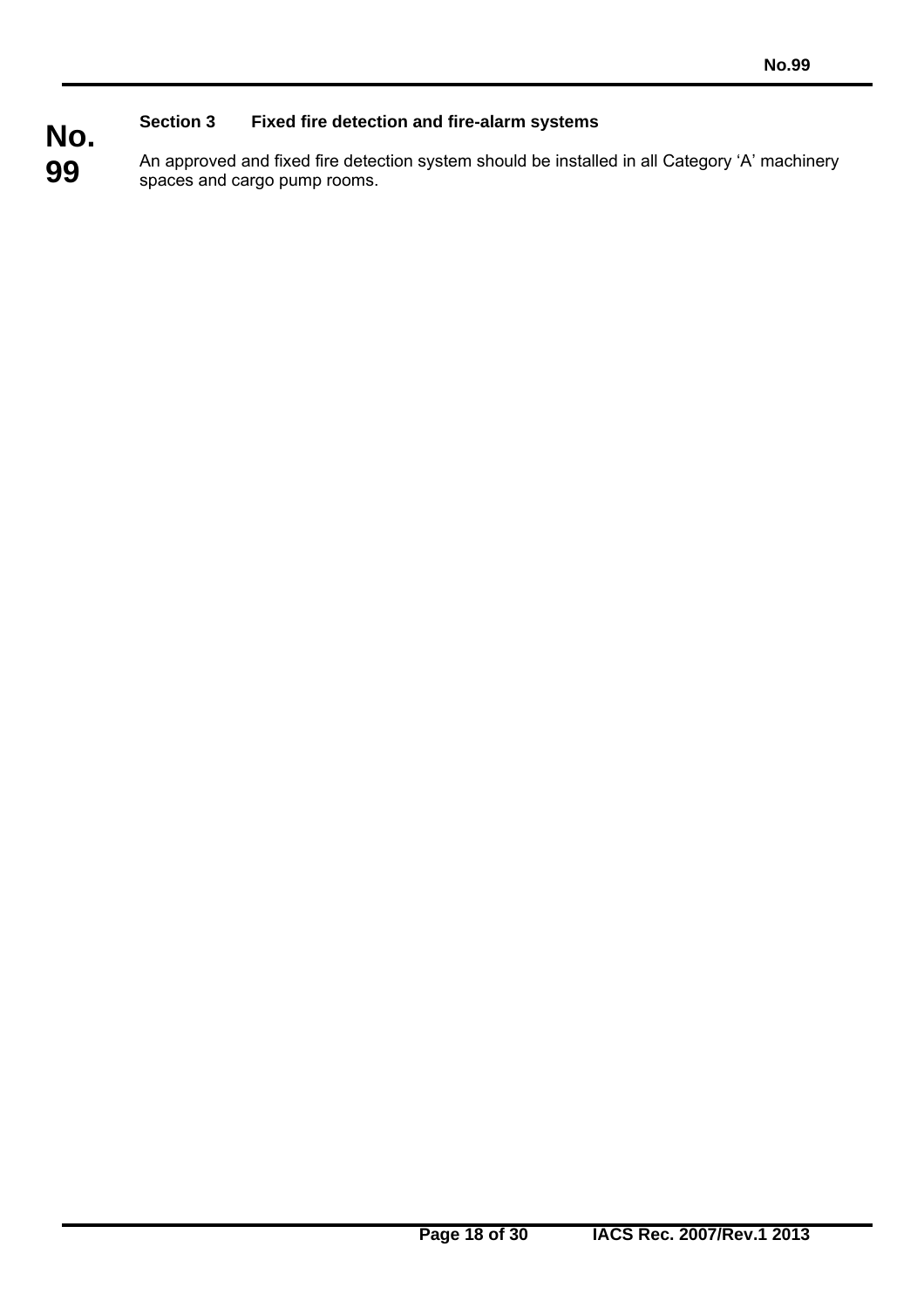### **Section 4 Fire-Extinguishing Arrangements**

#### **99 Purpose**

**No.**

The purpose of this Recommendation should suppress and swiftly extinguish a fire in the space of origin. For this purpose, the following functional Recommendations should be met:

- fixed fire-extinguishing systems should be installed, as applicable, having due regard to the fire growth potential of the protected spaces; and
- fire-extinguishing appliances should be readily available.

#### **4.1 Fixed Fire-extinguishing arrangements in Category 'A' machinery spaces**

4.1.1 Machinery spaces of category 'A' on vessels with GT greater than or equal to 150 and operating in unrestricted or restricted waters, should be provided with an approved fixed fireextinguishing system, as specified in paragraph 4.2. Machinery spaces of category 'A' on vessels operating in protected areas may be exempted from this recommendation.

#### **4.2 Fixed Fire-extinguishing systems**

4.2.1 Fixed fire-fighting systems where required, should be in accordance with the requirements of the IMO FSS Code.

#### **4.3 Protection of paint lockers and flammable liquid lockers**

4.3.1 The Recommendations for the protection of paint lockers and flammable liquids lockers should be specially considered.

#### **4.4 Fixed Fire-extinguishing systems not required by this Chapter**

4.4.1 If such a system is installed, it should be of an approved type.

### **4.5 Portable Fire-extinguishers (UNRESTRICTED, RESTRICTED and PROTECTED)**

| <b>PORTABLE FIRE EXTINGUISHERS</b><br>Accommodation and service spaces.<br>Vessels greater than or equal to 150 GT<br>Vessels less than 150 GT (see 4.5.6.1) | $\geq$ 3<br>$\geq 1$ |
|--------------------------------------------------------------------------------------------------------------------------------------------------------------|----------------------|
| Machinery spaces (one extinguisher per<br>every 375 kW of internal combustion<br>engine power)                                                               | $\geq$ 2, $\leq$ 6   |

#### **4.5.1 Approved types**

4.5.1.1 All fire-extinguishers should be of approved types and designs.

#### **4.5.2 Extinguishing medium**

 $\overline{a}$ 

4.5.2.1 The extinguishing media employed should be suitable for extinguishing fires in the compartments in which they are intended to be used.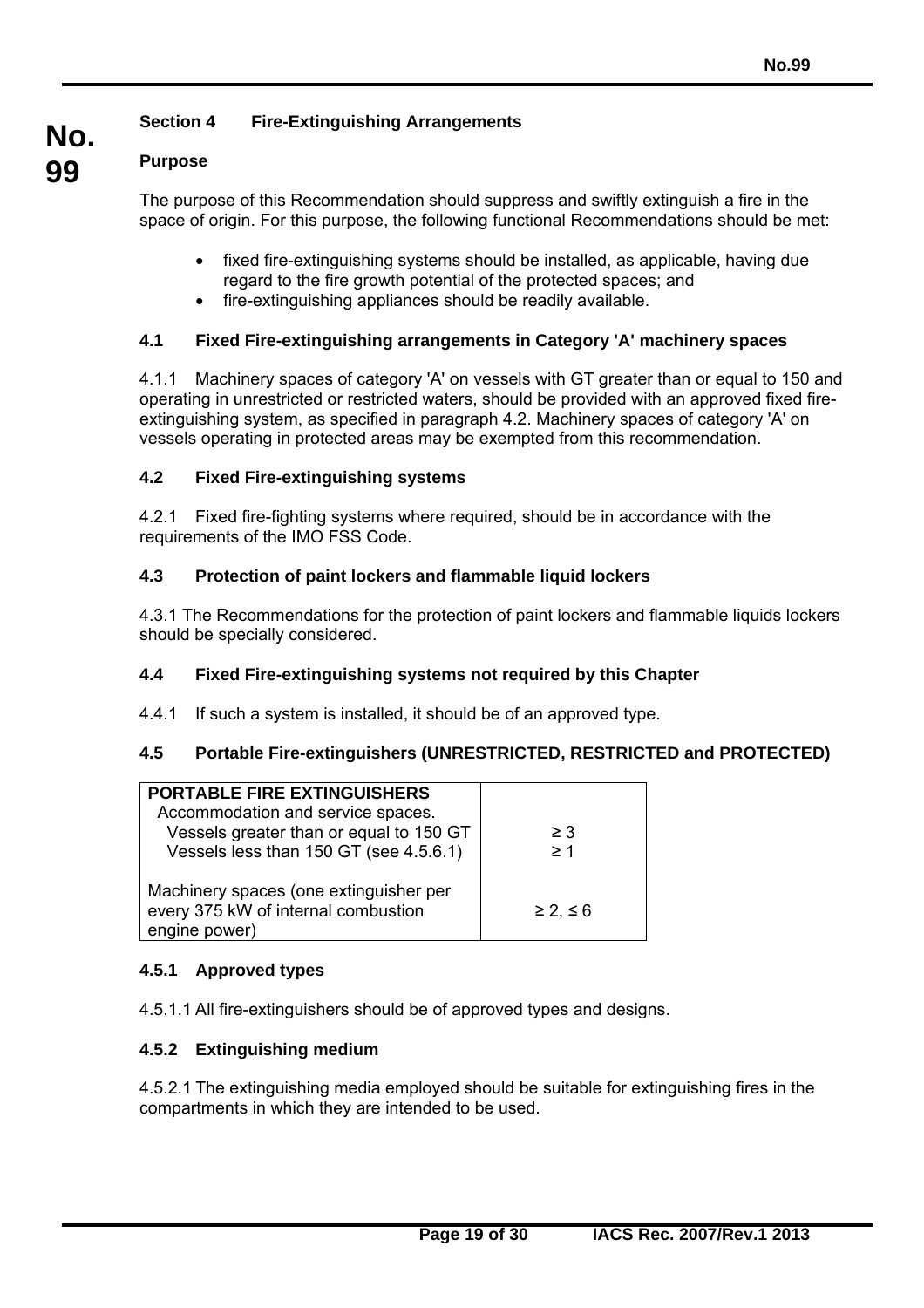**No. 99**  4.5.2.2 The extinguishers required for use in the machinery spaces of cargo vessels using oil as fuel should be of a type discharging foam, carbon dioxide gas, dry powder or other approved media suitable for extinguishing oil fires.

### **4.5.3 Capacity**

4.5.3.1 The capacity of required portable fluid extinguishers should not exceed more than 13,5 litres but not less than 9 litres. Other extinguishers should be at least as portable as the 13,5 litre fluid extinguishers, and should have a fire-extinguishing capability at least equivalent to a 9 litre fluid extinguisher.

4.5.3.2 The following capacities may be taken as equivalents:

- 9 litre fluid extinguisher (water or foam).
- 5 kg dry powder.
- 5 kg carbon dioxide.

#### **4.5.4 Spare charges**

4.5.4.1 A spare charge should be provided for each required portable fire-extinguisher that can be readily recharged on board. If this cannot be done, duplicate extinguishers should be provided.

#### **4.5.5 Location**

 $\overline{a}$ 

4.5.5.1 The extinguishers should be stowed in readily accessible positions and should be spread as widely as possible and not be grouped.

4.5.5.2 One of the portable fire-extinguishers intended for use in any space should be stowed near the entrance to that space.

#### **4.5.6 Portable fire-extinguishers in accommodation spaces, service spaces and control stations**

4.5.6.1 Accommodation spaces, service spaces and control stations should be provided with a sufficient number of portable fire-extinguishers to ensure that at least one extinguisher will be readily available for use in every compartment of the crew spaces. In any case, their number should be not less than three, except where this is impractical for very small vessels, in which case one extinguisher should be available at each deck having accommodation or service spaces, or control stations.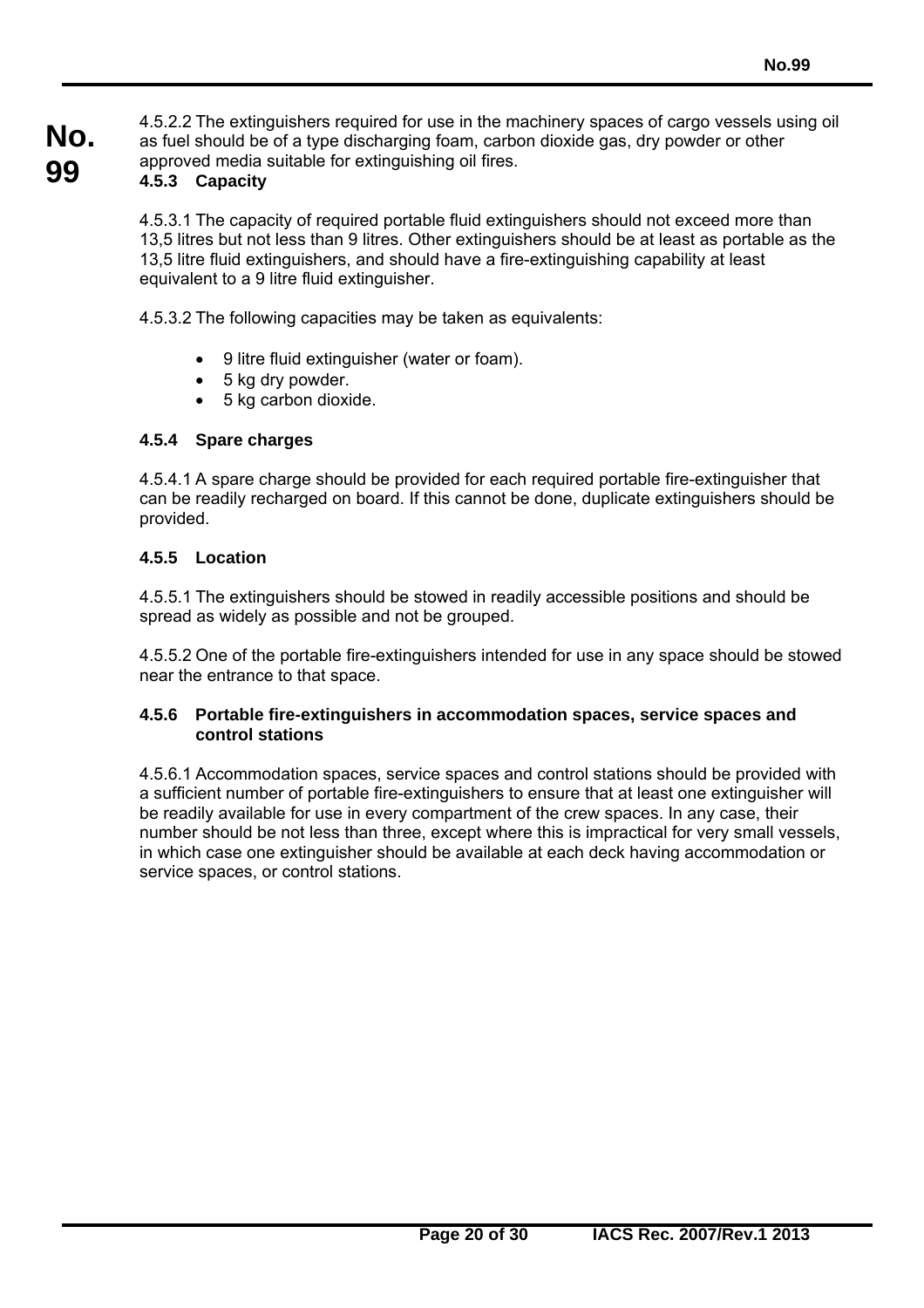### **Section 5 Fire Fighting Equipment**

**99**  The fire fighting equipment should comply with the minimum Recommendations as specified below, regardless of UNRESTRICTED, RESTRICTED or PROTECTED service.

#### **5.1 Fire blanket**

**No.**

5.1.1 A fire blanket should be provided.

#### **5.2 Fire-fighter's outfit (which includes an axe)**

5.2.1 All cargo vessels greater than or equal to 150 GT should carry at least one firefighter's outfit complying with the Requirements of the IMO FSS Code.

#### **5.3 Fire control plans**

#### **5.3.1 Description of plans**

 $\overline{a}$ 

5.3.1.1 In all cargo vessels, general arrangement plans should be permanently exhibited for the guidance of the vessel's officers, using graphical symbols that are in accordance with IMO Resolution A.952(23), which show clearly for each deck the control stations, the various fire sections enclosed by steel or 'A' Class divisions, together with particulars of:

- the fire detection and fire-alarm systems;
- fixed fire-fighting system;
- the fire-extinguishing appliances;
- the means of access to different compartments, decks, etc.;
- the position of the fireman's outfits:
- the ventilating system, including particulars of the fan control positions, the position of dampers and identification numbers of the ventilating fans serving each section; and
- the location and arrangement of the emergency stop for the oil fuel unit pumps and for closing the valves on the pipes from oil fuel tanks.

5.3.1.2 Alternatively, the details required by 5.3.1.1 may be set out in a booklet, a copy of which should be supplied to each officer, and one copy is at all times to be available on board in an accessible position.

5.3.1.3 The plans and booklets should be kept up to date, any alterations being recorded thereon as soon as practicable. Description in such plans and booklets should be in the official language of the Flag State and in the language as shown in the following Table 2. In addition, instructions concerning the maintenance and operation of all the equipment and installations on board for the fighting and containment of fire should be kept under one cover, readily available in an accessible position.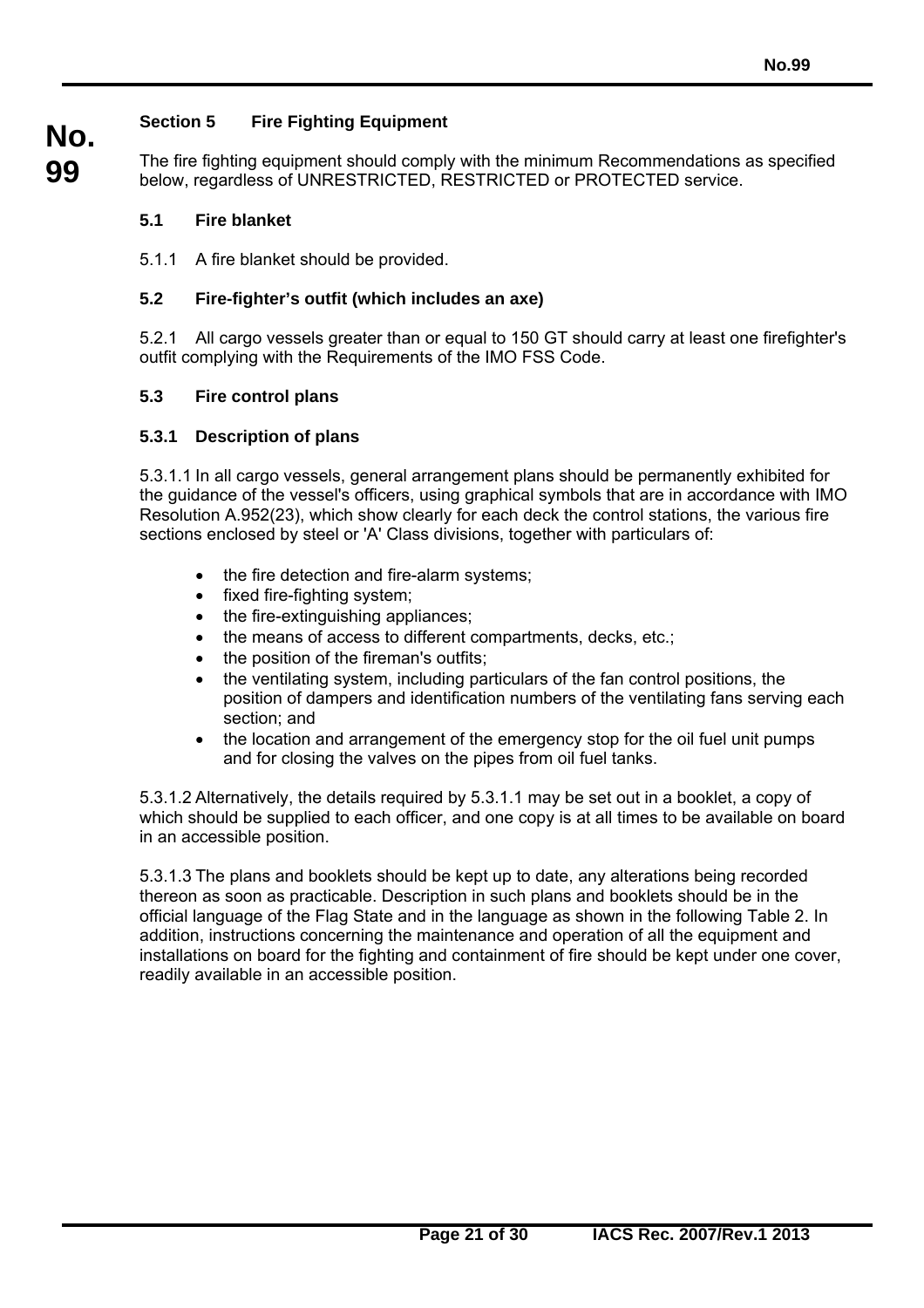### **Table 2 Language in Fire Control Plan**

 $\overline{a}$ 

**99** 

**No.**

| <b>Service Restrictions</b> | Language                                            |
|-----------------------------|-----------------------------------------------------|
| <b>UNRESTRICTED</b>         | English                                             |
| <b>RESTRICTED</b>           | Official language(s) of the Administration(s)       |
| <b>PROTECTED</b>            | concerned with the ship's service, or language(s)   |
|                             | recognized by such Administration(s) (possibly      |
|                             | English)                                            |
|                             | However, description in such plans and booklets for |
|                             | ships engaged in domestic service only may be in    |
|                             | the official language of the Flag State only.       |

5.3.1.4 In all cargo vessels greater than or equal to 150 GT, a duplicate set of fire-control plans or a booklet containing such plans should be permanently stored in a prominently marked weathertight enclosure outside the deckhouse for the assistance of shoreside firefighting personnel.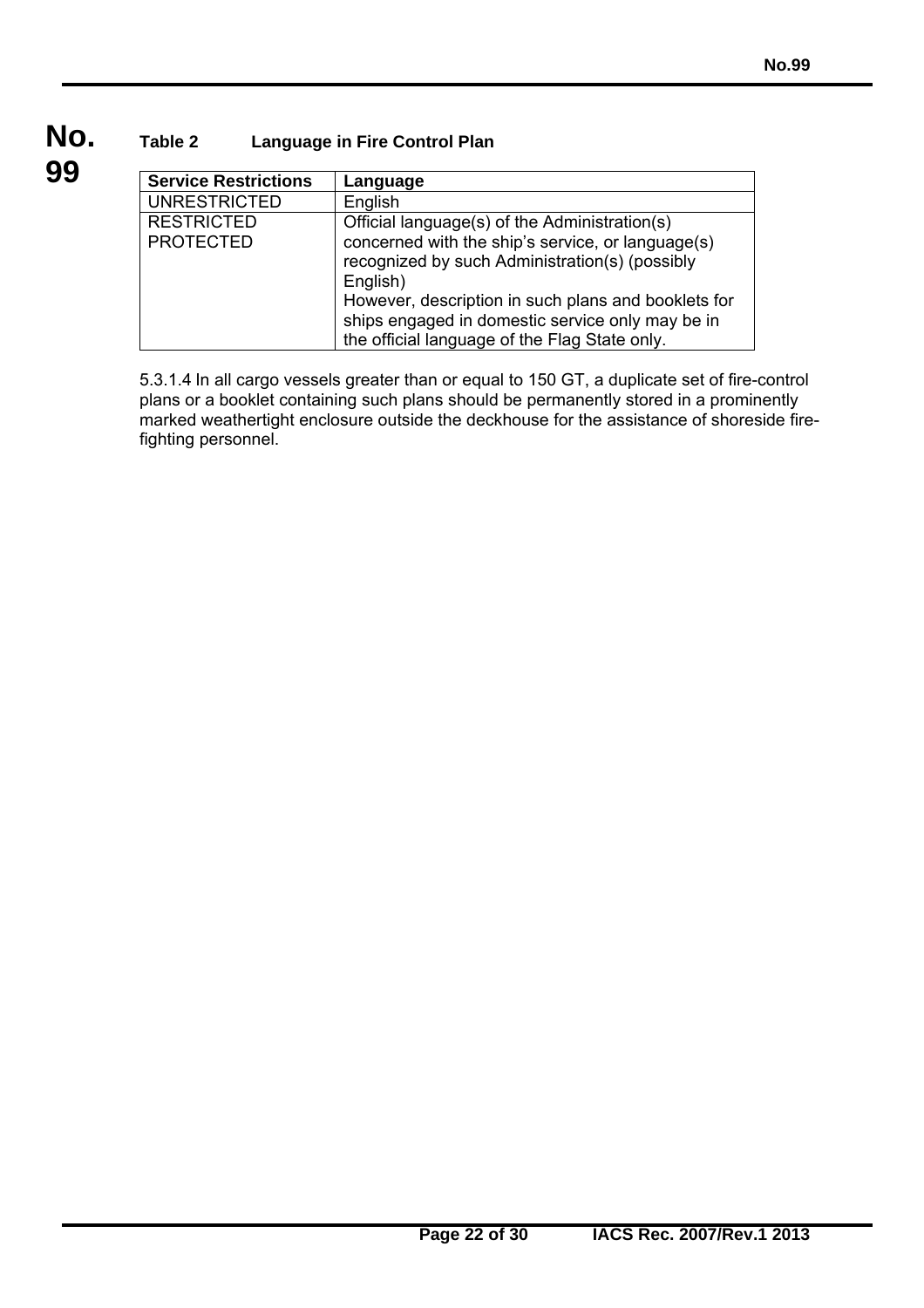### **Section 6 Additional Fire Safety Measures for tankers**

### **6.1 General**

**No.**

**99** 

6.1.1 The requirements for tankers of SOLAS Chapter II-2 should apply to tankers carrying crude oil and petroleum products, having a flash point not exceeding 60°C, and other liquid products having a similar fire hazard.

### **6.2 Application**

6.2.1 The additional requirements for tankers of SOLAS Chapter II-2 should apply to tankers carrying crude oil and petroleum products having a flash point not exceeding 60°C (closed cup test), as determined by an approved flash point apparatus, and a Reid vapour pressure which is below atmospheric pressure, and other liquid products having a similar fire hazard.

6.2.2 Tankers carrying petroleum products having a flashpoint exceeding 60°C (closed cup test), as determined by an approved flashpoint apparatus, should comply with the provisions of 6.3 of the Recommendations.

### **6.3 Cargo area deck protection**

 $\overline{a}$ 

6.3.1 At least one mobile foam appliance should be provided for use on the cargo tank deck including the cargo manifolds. It should be capable of simple and rapid operation. Where the appliance is of the inductor type it should comply with 6.3.2 of the Recommendations. Selfcontained appliances should have a foam solution capacity of at least 135 litres.

6.3.2 A portable foam applicator unit should consist of an air foam nozzle of an inductor type capable of being connected to the fire main by a fire hose, together with a portable tank containing at least 20 litres of foam-making liquid and one spare tank. The nozzle should be capable of producing effective foam, suitable for extinguishing an oil fire, at the rate of at least  $1,5 \text{ m}^3/\text{min}$ .

6.3.3 The type of foam used should be suitable for the cargoes to be carried.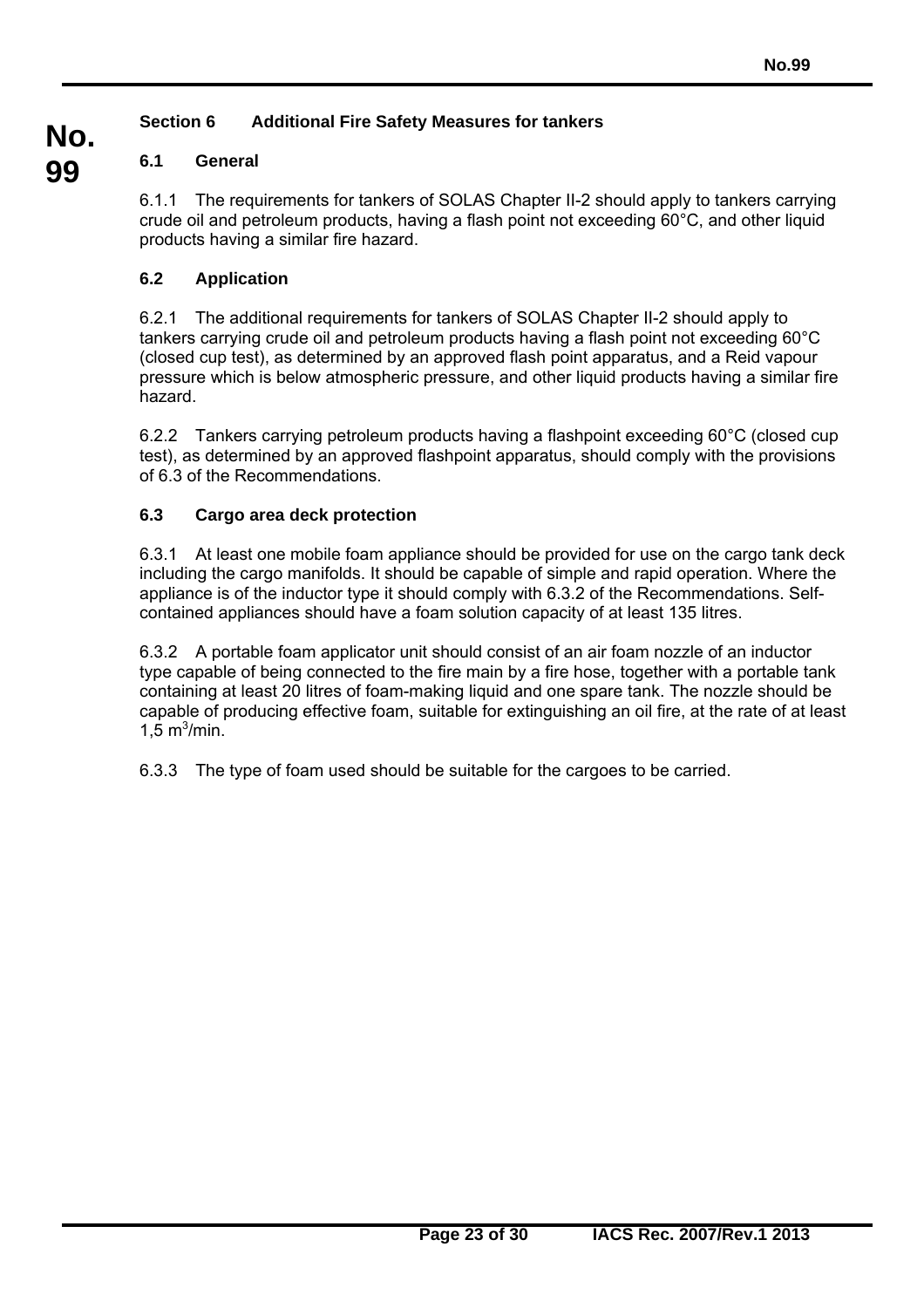### **Section 7 Alternative design and arrangements**

### **7.1 Purpose**

**No.**

**99** 

The purpose of this recommendation should provide a methodology for alternative design and arrangements for fire safety.

### **7.2 General**

7.2.1 Fire safety design and arrangements may deviate from Sections 1 to 6 of this Chapter, provided that the design and arrangements meet the fire safety objectives and the functional Recommendations.

7.2.2 When fire safety design or arrangements deviate from the Recommendations of this Chapter, engineering analysis, evaluation and approval of the alternative design and arrangements should be carried out in accordance with this regulation\*.

\* Reference can be made to MSC/Circ. 1002 *Guidelines on alternative design and arrangements for fire safety*

#### **7.3 Engineering analysis**

 $\overline{a}$ 

7.3.1 The engineering analysis should be prepared and submitted to the Member Society, based on the guidelines developed by the International Maritime Organization and should include, as a minimum, the following elements:

- (a) determination of the vessel type and space(s) concerned;
- (b) identification of recommendation(s) with which the vessel or the space(s) will not comply;
- (c) identification of the fire and explosion hazards of the vessel or the space(s) concerned:
	- identification of the possible ignition sources;
	- identification of the fire growth potential of each space concerned;
	- identification of the smoke and toxic effluent generation potential for each space concerned;
	- identification of the potential for the spread of fire, smoke or of toxic effluents from the space(s) concerned to other spaces;
- (d) determination of the required fire safety performance criteria for the vessel or the space(s) concerned:
	- performance criteria should be based on the fire safety objectives and on the functional Recommendations of this Chapter;
	- performance criteria should provide a degree of safety not less than that achieved the recommendation in Sections 1 to 6; and
	- performance criteria should be quantifiable and measurable;
- (e) detailed description of the alternative design and arrangements, including a list of the assumptions used in the design and any proposed operational restrictions or conditions; and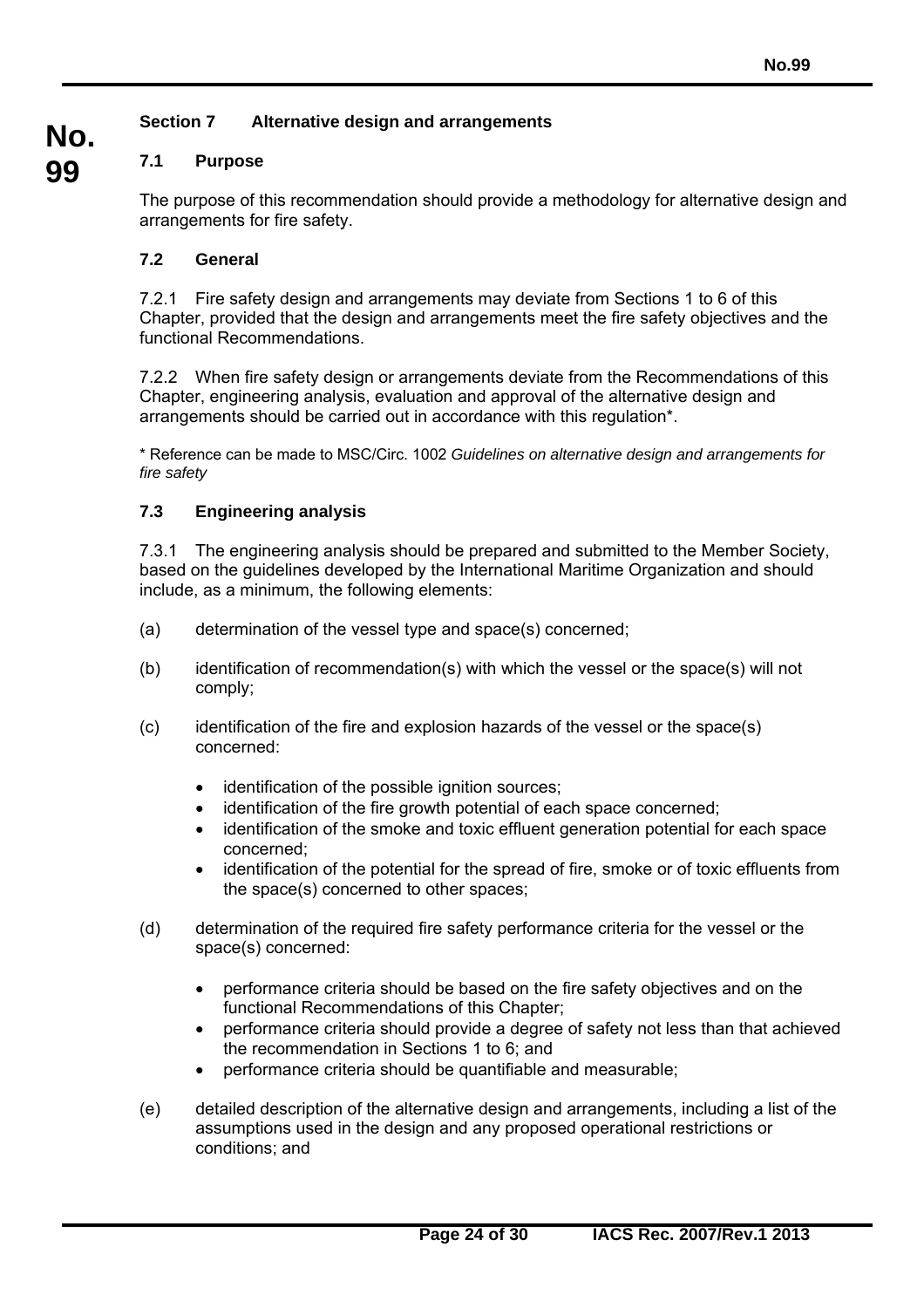(f) technical justification demonstrating that the alternative design and arrangements meet the required fire safety performance criteria.

### **7.4 Evaluation of the alternative design and arrangements**

**No.**

**99** 

7.4.1 The engineering analysis required in paragraph 7.3 should be evaluated and approved by Member Society taking into account the guidelines developed by the International Maritime Organization.

7.4.2 A copy of the documentation, as approved by the Member Society, indicating that the alternative design and arrangements comply with this regulation should be carried onboard the vessel.

### **7.5 Re-evaluation due to change of conditions**

 $\overline{a}$ 

7.5.1 If the assumptions, and operational restrictions that were stipulated in the alternative design and arrangements are changed, the engineering analysis should be carried out under the changed condition and should be approved by Member Society.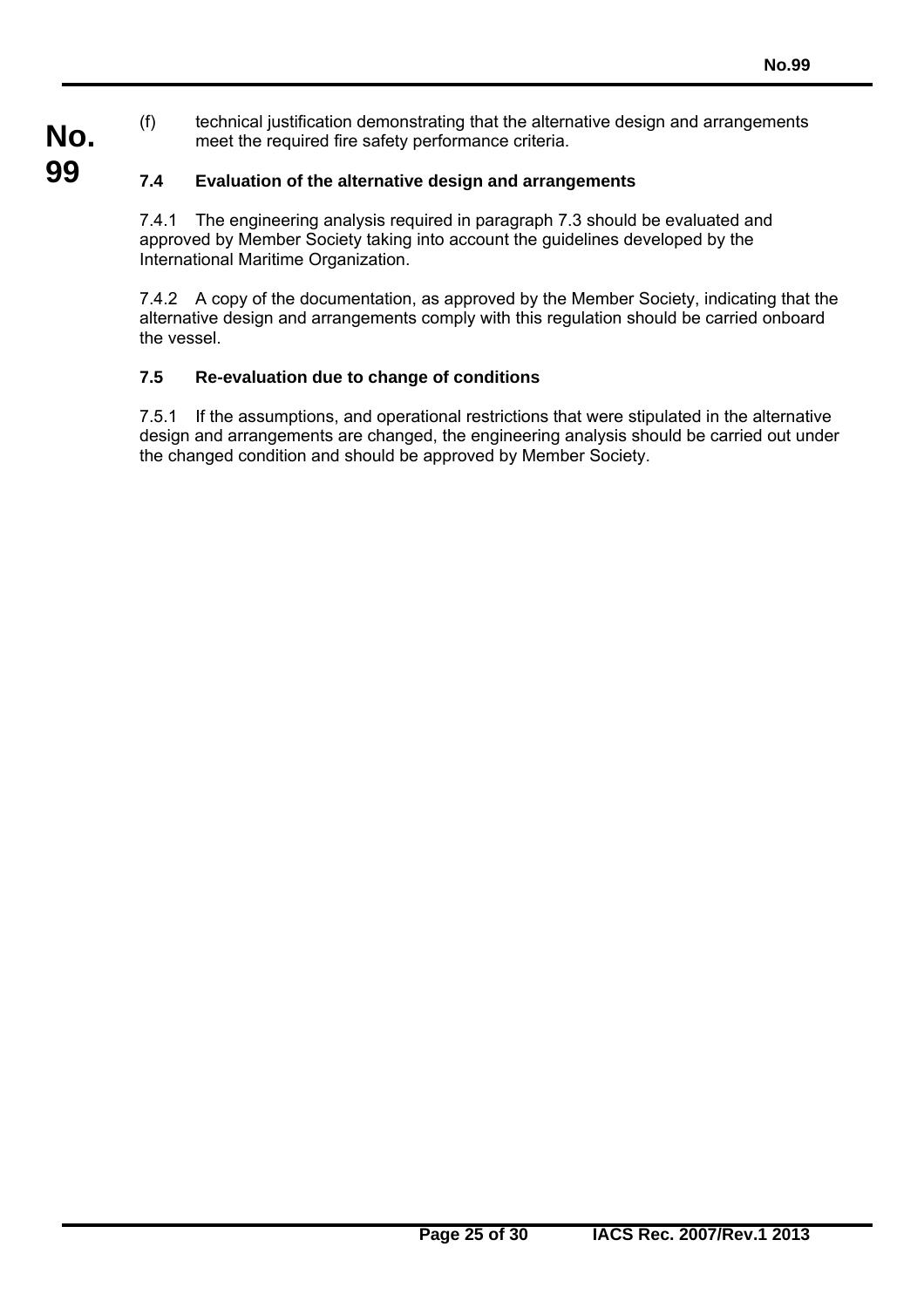#### **Section 8 Fire extinguishing Recommendations for vessels not fitted with propelling machinery**

### **8.1 Basic Recommendations**

 $\overline{a}$ 

**No.**

**99** 

8.1.1 Arrangements for fire protection, detection and extinction in vessels not fitted with propelling machinery should be specially considered in each case and should depend on the size and purpose of the vessel and the presence of accommodation spaces, machinery and combustible materials on board.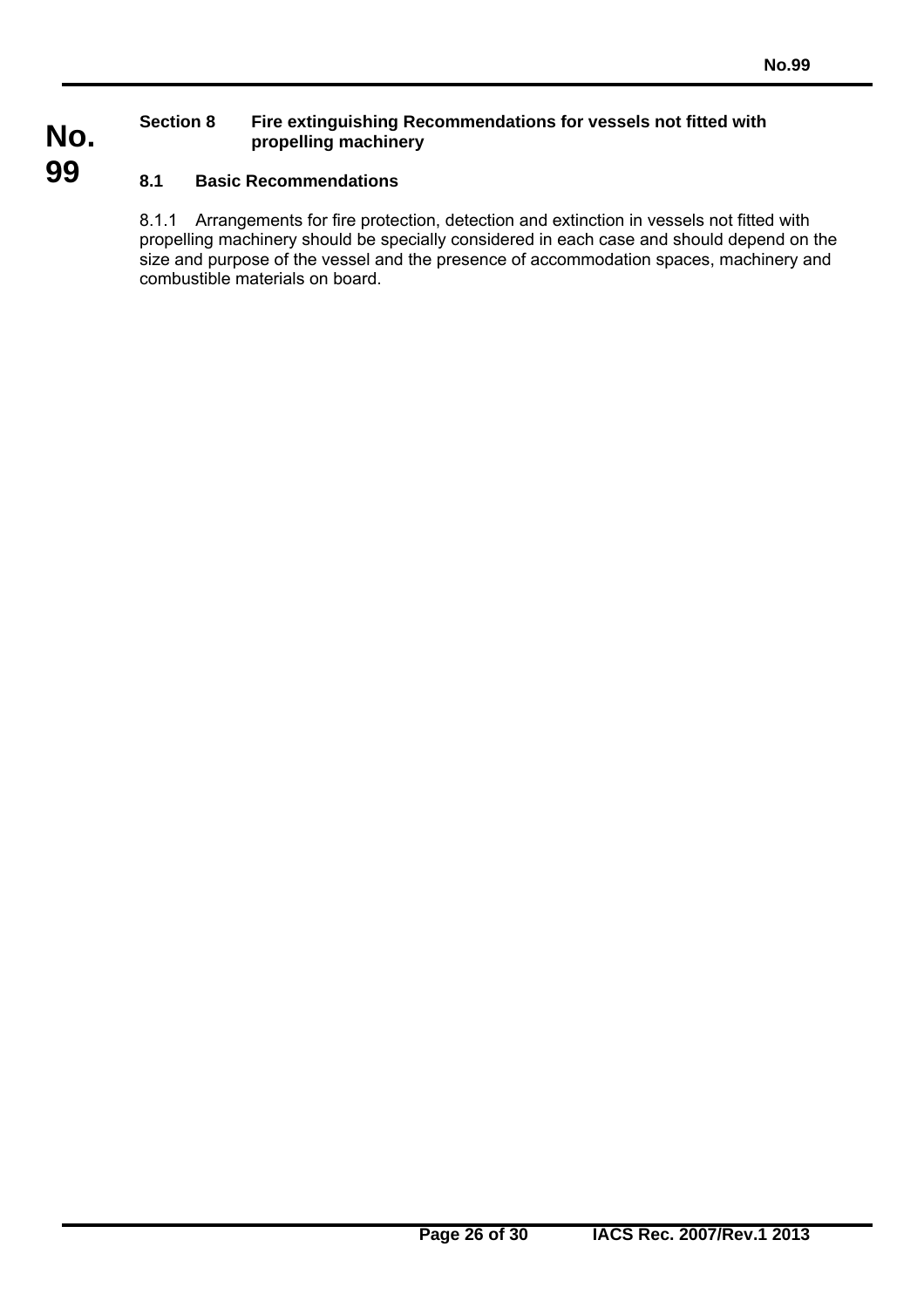### **CHAPTER V LIFE SAVING APPLIANCES**

**No. 99** 

The minimum Recommendations for the carriage of life saving equipment is specified in the table below unless specified otherwise by the Administration. The equipment specified in the table below, should comply with the IMO Life Saving Appliances Code or specified otherwise by the Administration.

| <b>CHAPTER V LIFE SAVING APPLIANCES</b>                                       |                                         |                   |                  |  |
|-------------------------------------------------------------------------------|-----------------------------------------|-------------------|------------------|--|
| X indicates items to be provided                                              | <b>Unrestricted</b>                     | <b>Restricted</b> | <b>Protected</b> |  |
| * see notes                                                                   |                                         |                   |                  |  |
| All cargo vessels excluding tankers,                                          |                                         |                   |                  |  |
| chemical tankers and gas carriers should                                      | $X^{*1}$                                | $X^{\star 1}$     | $X^{*2}$         |  |
| be provided with liferafts on each side of                                    |                                         |                   |                  |  |
| the vessel capable of accommodating the<br>total number of persons on board.  |                                         |                   |                  |  |
| Oil tankers, chemical tankers and gas                                         |                                         |                   |                  |  |
| carriers carrying cargoes having a                                            |                                         |                   |                  |  |
| flashpoint not exceeding 60°C (closed-cup                                     |                                         |                   |                  |  |
| test), not engaged on International                                           | X                                       | X                 | X                |  |
| voyages, should be provided with totally                                      |                                         |                   |                  |  |
| enclosed fire protected lifeboats capable of                                  |                                         |                   |                  |  |
| accommodating the total number of                                             |                                         |                   |                  |  |
| persons on board on each side of the                                          |                                         |                   |                  |  |
| vessel or a single free-fall lifeboat.                                        |                                         |                   |                  |  |
| Chemical tankers and gas carriers, not                                        |                                         |                   |                  |  |
| engaged on International voyages, carrying                                    |                                         |                   |                  |  |
| cargoes emitting toxic vapours or gases                                       | X                                       | X                 | X                |  |
| should carry lifeboats as above with the                                      |                                         |                   |                  |  |
| addition of a self contained air support<br>system.                           |                                         |                   |                  |  |
| Oil tankers, chemical tankers and gas                                         |                                         |                   |                  |  |
| carriers, not engaged on International                                        |                                         |                   |                  |  |
| voyages, should in addition be provided                                       |                                         |                   |                  |  |
| with life-rafts for 200% of the persons on                                    | X                                       | X                 | X                |  |
| board in the case of a free-fall lifeboat or                                  |                                         |                   |                  |  |
| 100% in the case of davit launched                                            |                                         |                   |                  |  |
| lifeboats which should be capable of being                                    |                                         |                   |                  |  |
| launched on each side of the vessel.                                          |                                         |                   |                  |  |
| All cargo vessels should be provided with a                                   | - X if length                           |                   |                  |  |
| rescue boat and launching appliance, a                                        | greater than                            | $X^{*3}$          |                  |  |
| lifeboat may be accepted as a rescue boat                                     | 20 <sub>m</sub><br>- $X^{*3}$ if length |                   |                  |  |
| provided that it also complies with the<br>Recommendations for a rescue boat. | under/equal                             |                   |                  |  |
|                                                                               | 20 <sub>m</sub>                         |                   |                  |  |
| A satellite EPIRB complying with GMDSS                                        |                                         |                   |                  |  |
| Requirements, appropriate to the sea area                                     | X                                       | $X^{*4}$          | $X^{*4}$         |  |
| within which the vessel operates.                                             |                                         |                   |                  |  |
| A radar transponder complying with                                            |                                         |                   |                  |  |
| <b>GMDSS Requirements.</b>                                                    | X                                       | X                 |                  |  |
| At least 2 two-way portable VHF                                               |                                         |                   |                  |  |
| radiotelephone apparatus complying with                                       | X                                       | X                 |                  |  |
| <b>GMDSS Requirements.</b>                                                    |                                         |                   |                  |  |
|                                                                               |                                         |                   |                  |  |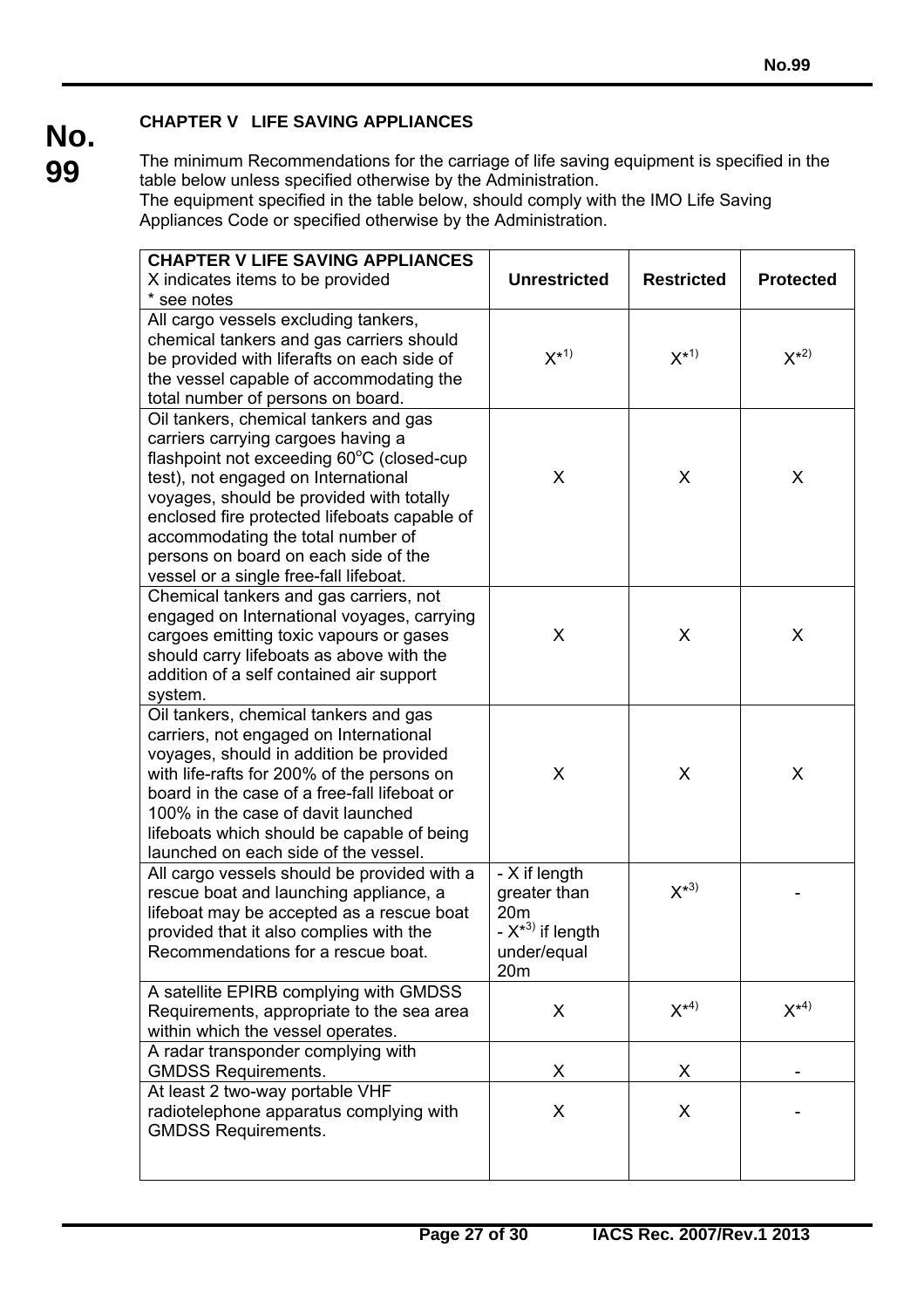| No.<br>99 | A minimum of 6 lifebuoys, 2 fitted with a<br>self-activating smoke and light signal, 2 with<br>a self-igniting light and 2 with a buoyant<br>lifeline.                                             | X               | X                       | X          |
|-----------|----------------------------------------------------------------------------------------------------------------------------------------------------------------------------------------------------|-----------------|-------------------------|------------|
|           | A lifejacket for each of the persons on<br>board, and in addition a minimum of two<br>lifejackets for persons on watch. All life<br>jackets should be fitted with an approved<br>lifejacket light. | X               | X                       | X          |
|           | An immersion suit to be provided for each<br>person on board, which may include those<br>provided for the rescue boat crew.                                                                        | $X^{*5+6}$      | $X^{*5+6}$              | $X^{*5+6}$ |
|           | Rocket parachute flares.                                                                                                                                                                           | 12 <sup>2</sup> | 12                      | 6          |
|           | Line-throwing apparatus.                                                                                                                                                                           |                 |                         |            |
|           | General emergency alarm.                                                                                                                                                                           | X               | $X^{\overline{\star}7}$ | $X^{*7}$   |
|           | Muster lists, operating instruction etc. as<br>applicable                                                                                                                                          | X               | $X^{*8}$                | $X^{*8}$   |

Notes:

 $\overline{a}$ 

1) If such liferafts cannot be readily transferred for launching on either side of the vessel, then liferafts capable of accommodating 150% the total number of persons on board should, where practicable considering vessel's size, be provided on each side.

The arrangement should be such that in the event of failure or loss of any one liferaft, sufficient liferafts remain, on each side of the vessel capable of accommodating the total number of persons on board.

All liferafts should be provided with a hydrostatic or similar automatic release to enable the liferafts to float free in the event of the vessel sinking.

2) Vessels operating within the extended protected waters should, where practicable, be provided with liferafts on each side.

Vessels operating within protected waters should, where practicable, be provided with at least one liferaft capable of accommodating the total number of persons on board. Craft of 24 m or less may be provided with buoyant apparatus or additional lifebuoys (1 per 2 persons) in place of liferafts.

- 3) Wherever practicable vessels should be provided with a rescue boat or on smaller vessels a suitable inflated boat with engine, however, the design and operational Recommendations of some vessels such as small tugs may preclude this.
- 4) If the vessel operates within an area designated as A1 a VHF EPIRB may be provided in place of the satellite EPIRB in accordance with GMDSS Recommendations.
- 5) Immersion suits and thermal protective aids may be omitted on vessels operating permanently between the latitudes 20°N and 20°S or within other defined areas where water temperatures and climatic conditions are satisfactory to the administration.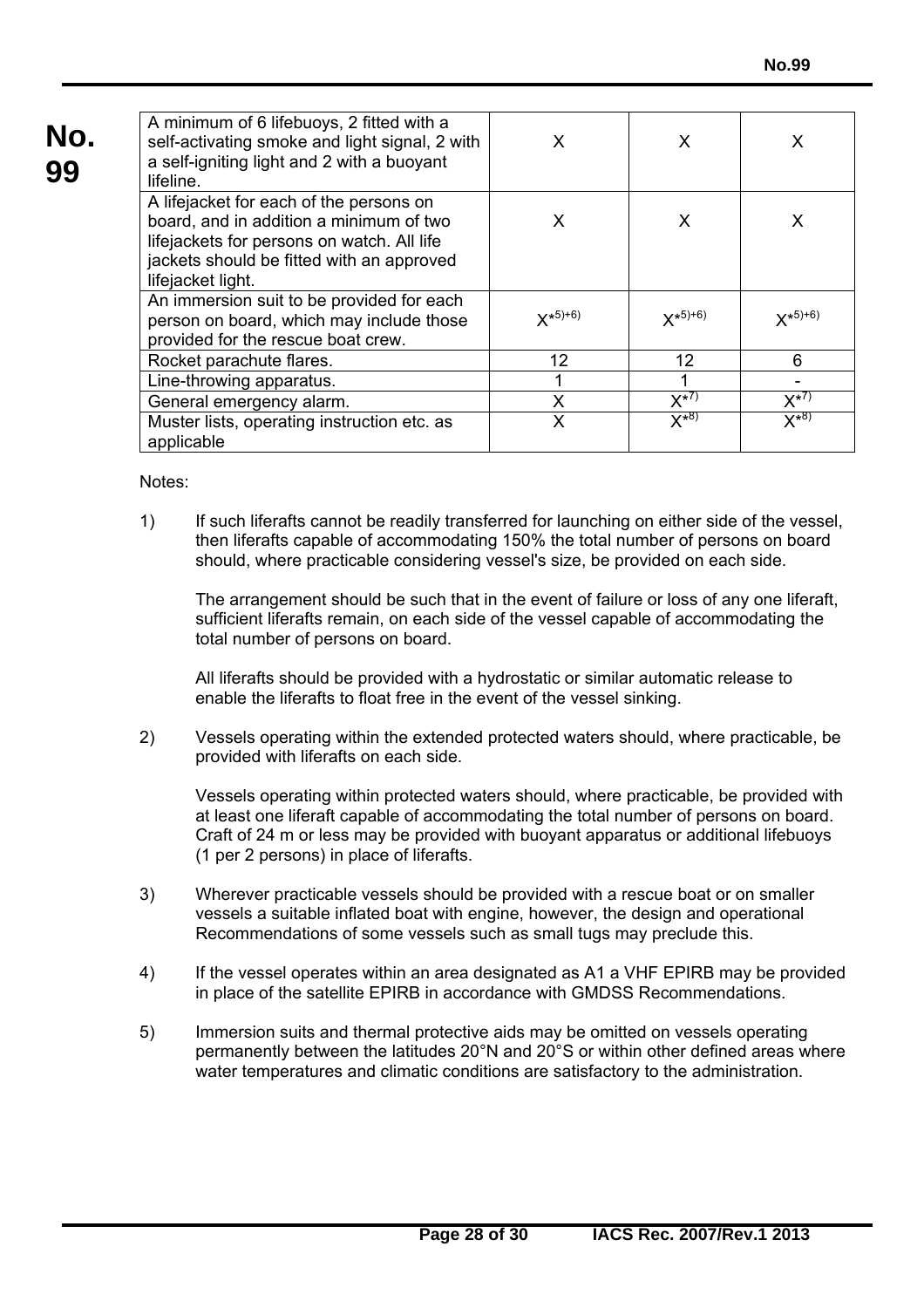- **No.** 6) Each person assigned to crew the rescue boat, including combined lifeboat/rescue boats, should be provided with an immersion suit.
- **99**  Where totally enclosed lifeboats and/or davit launched liferafts are provided a minimum of 3 immersion suits should be provided.

 $\overline{a}$ 

Vessels provided with throw overboard liferafts should be provided with immersion suits for each person on board, which may include those provided for the rescue boat crew, unless exempted by 5) above or especially protected service.

Thermal protective aids should be provided in accordance with SOLAS Requirements where they form part of a lifeboat and liferaft equipment.

- 7) General emergency alarm may be omitted where the design of the vessel is such as to make it unnecessary.
- 8) The extent to which such notices are required and can be posted is dependent upon the size and type of vessel.